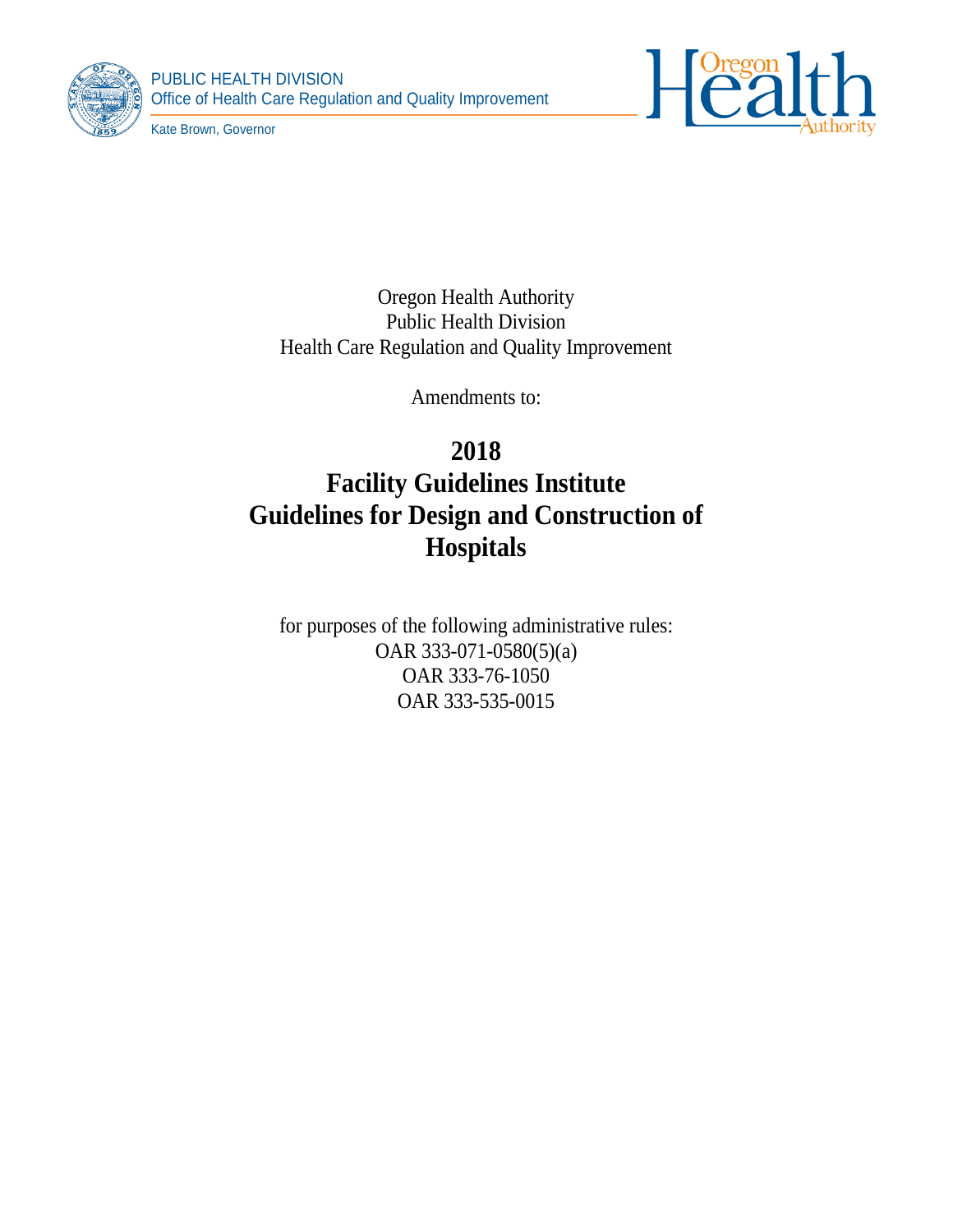# 1.1 Introduction

# **1.1-2 New Construction**

**Project submittal criteria shall comply with OAR 333- 675-0000.** Projects with any of the following scopes of work shall be considered new construction and shall comply with the requirements in the *Guidelines for Design and Construction of Hospitals*:

# **1.1-3.1.1.2 Major renovation projects**

**Project submittal criteria shall comply with OAR 333- 675-0000.** Projects with either of the following scopes of work shall be considered a major renovation and shall comply with the requirements for new construction in the *Guidelines for Design and Construction of Hospitals* to the extent possible as determined by the authority having jurisdiction: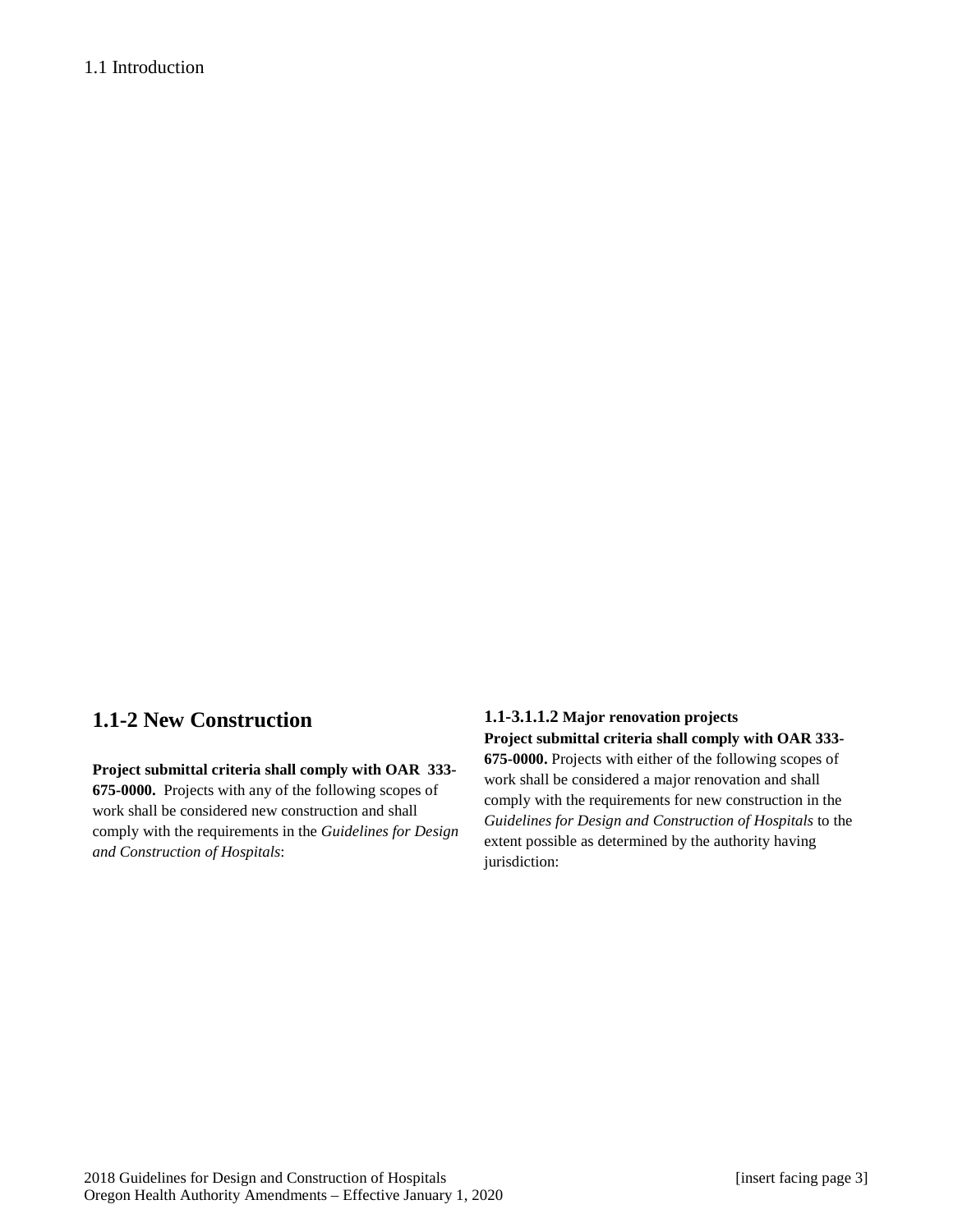**1.1-3.1.2.1** Where major structural elements make total compliance impractical or impossible, exceptions shall be considered **in accordance with the Oregon administrative rules specific to the physical environment of the type of hospital under consideration.**

**\*1.1-3.1.2.2** Minor renovation or replacement work shall be permitted to be exempted from the requirements in Sectio[n 1.1-3.1.1](http://www.madcad.com/library/230717/664383/#section-1.1-3.1.1) (Compliance Requirements) provided they **meet the criteria specified in OAR 333-675-0000(2) or (3) and** do not reduce the level of health and safety in an existing facility.

# **1.1-3.1.4 Temporary Waivers**

When parts of an existing facility essential to continued overall facility operation cannot comply with particular standards during a renovation project, a temporary waiver of those standards shall be permitted as determined by the authority having jurisdiction if patient care and safety will not be jeopardized as a result. **Reference Oregon administrative rules specific to the physical environment of the type of hospital under consideration.**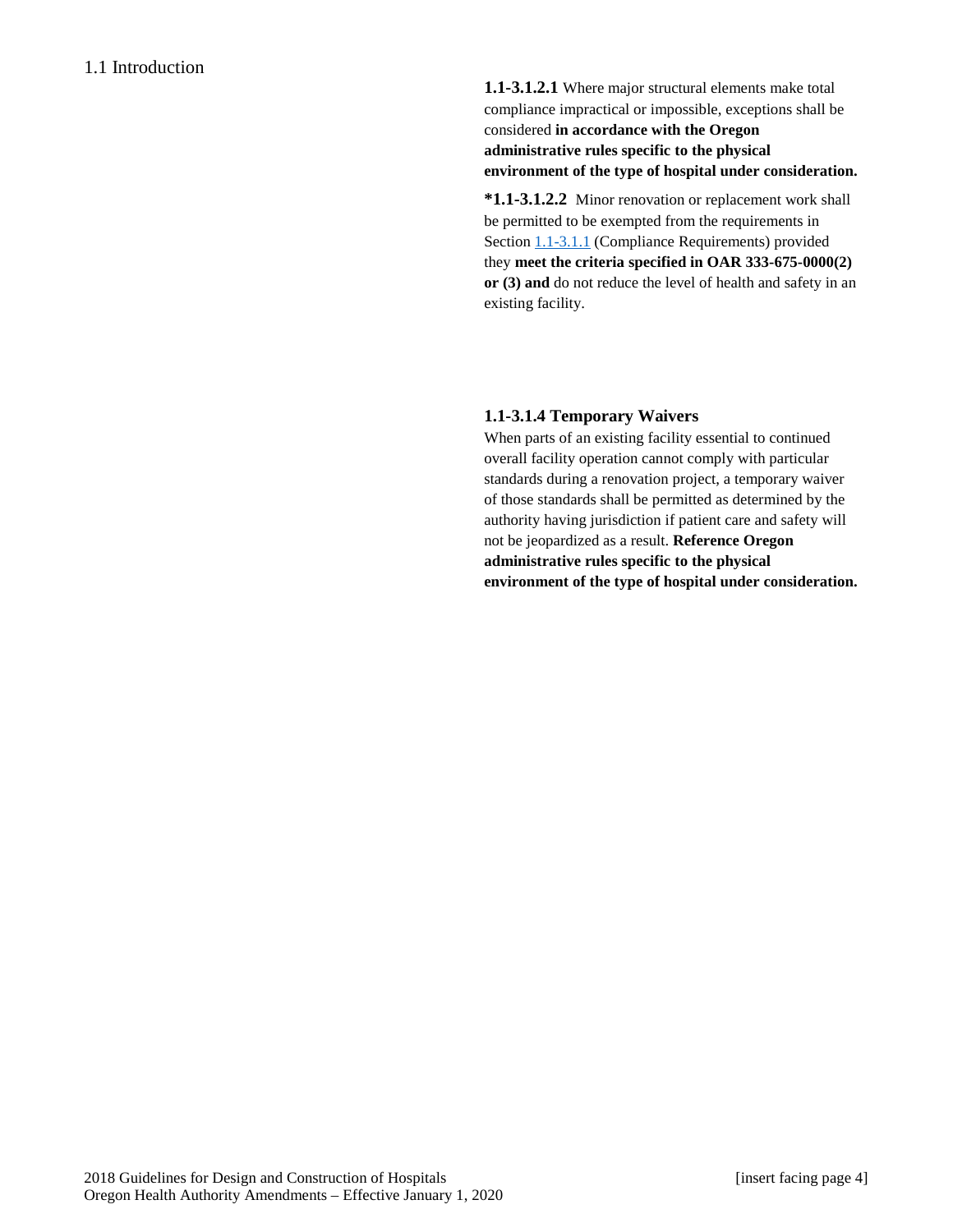# **1.1-8 Codes, Standards, and Other Documents Referenced in the**  *Guidelines* **(additional reference added)**

**ASHRAE 62.1***: The Standards for Ventilation and Indoor Air Quality* **(2016)** *Building Industry Consulting Services International (BICSI)* 

*Standards* **(2018) NFPA 50: Standard for Bulk Oxygen Systems at Consumer Sites (2001)**

**NFPA 99:** *Health Care Facilities Code* **(2012 as adopted by CMS)**

**NFPA 101:** *Life Safety Code***® (2012 as adopted by CMS)**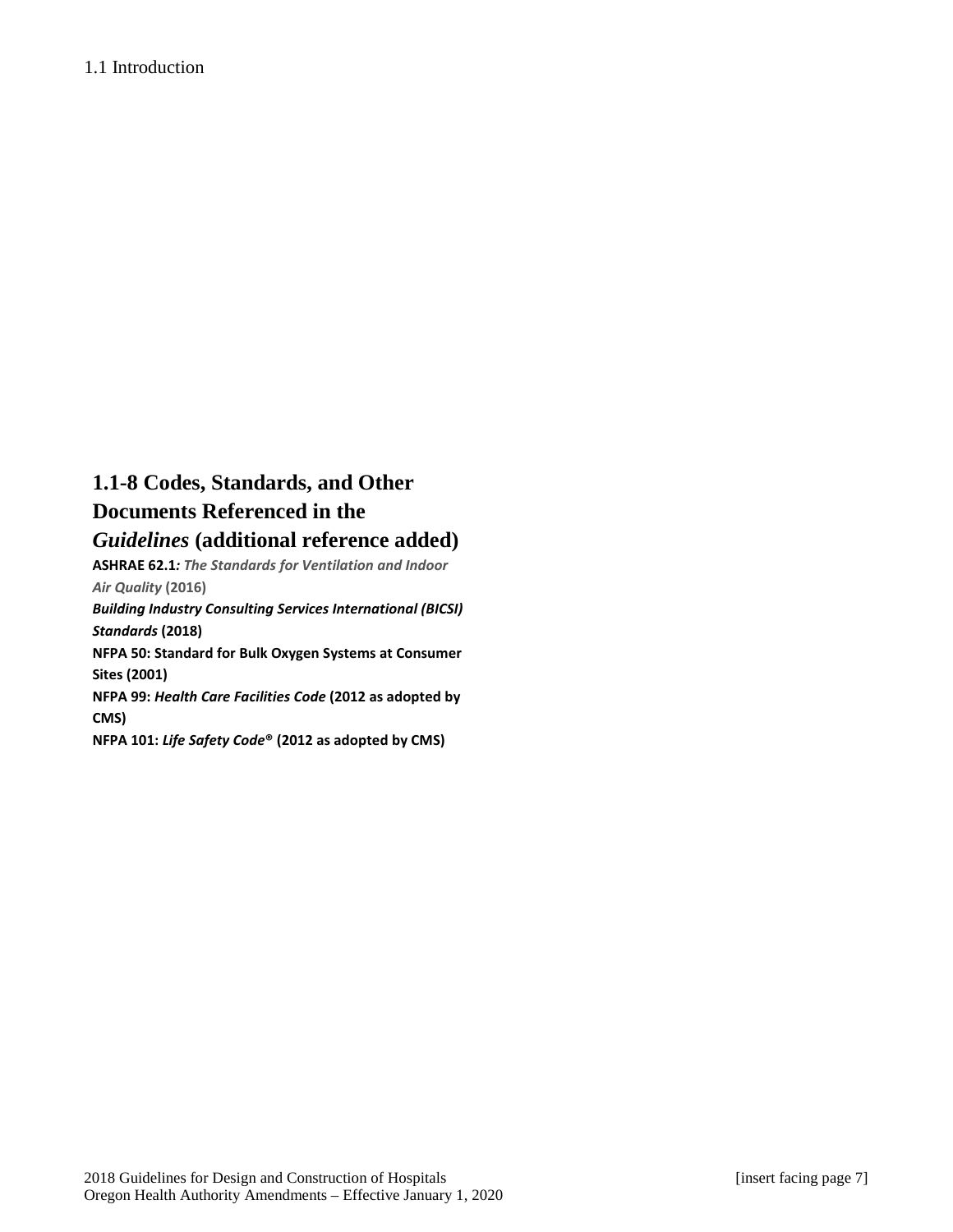**1.2-2.1.2.3** Activities such as equipment replacement, fire safety upgrades, or minor renovations that will not change the facility's function or character shall not require a functional program.

**\*1.2-2.1.2.1** The governing body shall be responsible for having a functional program developed, documented, and updated. **The governing body may delegate documentation of the functional program to consultants with subject matter expertise. The governing body shall review and approve the functional program.**

# **A1.2-2.1.1 Functional program purpose**

a. All projects, large and small, require a functional program to guide the design. The length and complexity of the functional program will vary greatly depending on project scope. The functional program for a small, simple project might consist of a simple sketch or a description of a few sentences.

**A1.2-2.1.2.1** The governing body may delegate documentation of the functional program to the architect or another consultant.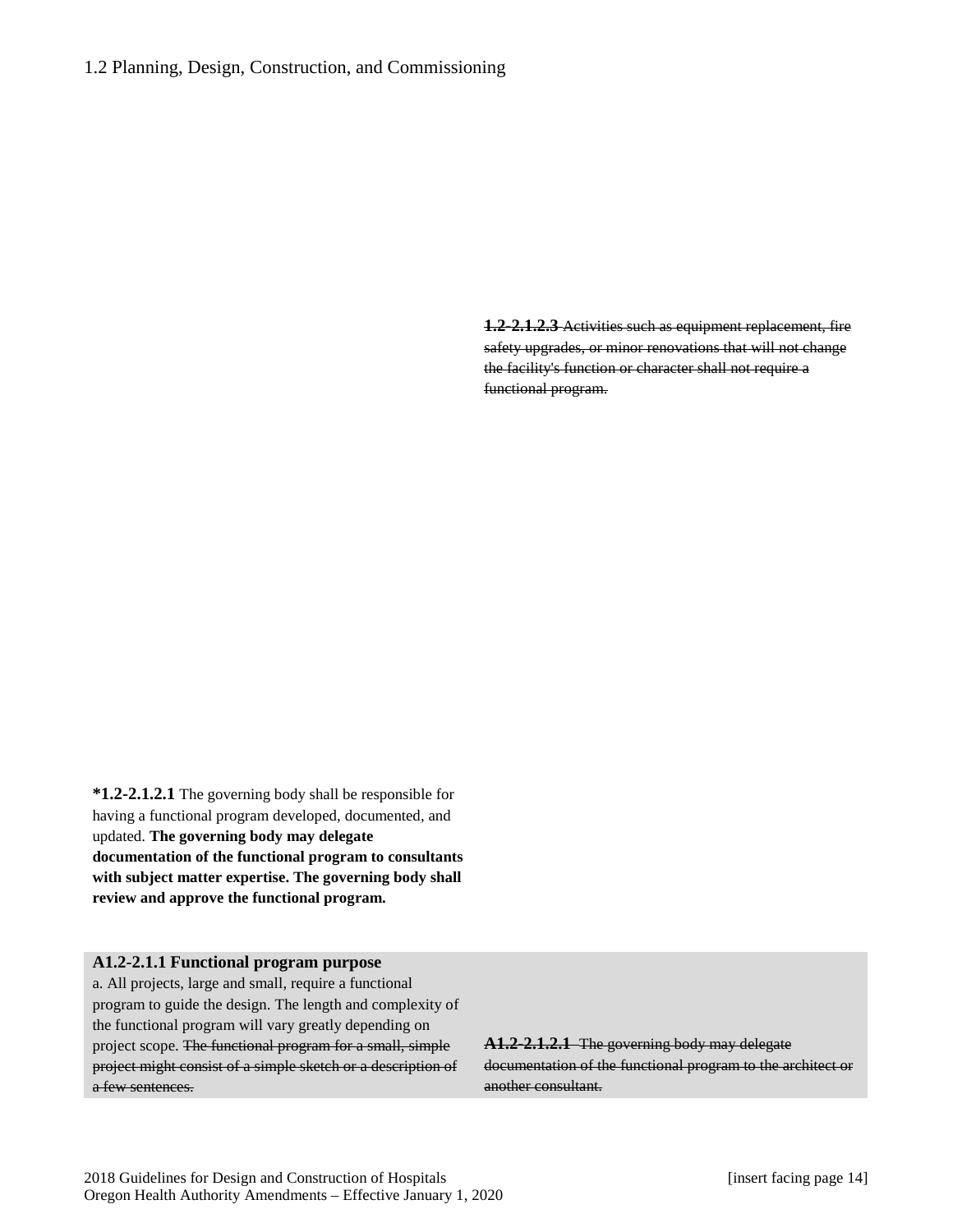# 1.2 Planning, Design, Construction, and Commissioning

**1.2-2.2.7.4 A description of the following:**

**(a) Special design feature(s);** 

**(b) Occupant load, numbers of staff, patients, visitors and vendors;** 

**(c) Issue of privacy/confidentiality for patient;** 

**(d) In treatment areas, describe:** 

**(A) Types of procedures;**

**(B) Design considerations for equipment;** 

**(C) Requirements where the circulation patterns are a function of asepsis control; and** 

**(D) Highest level of sedation, if applicable.**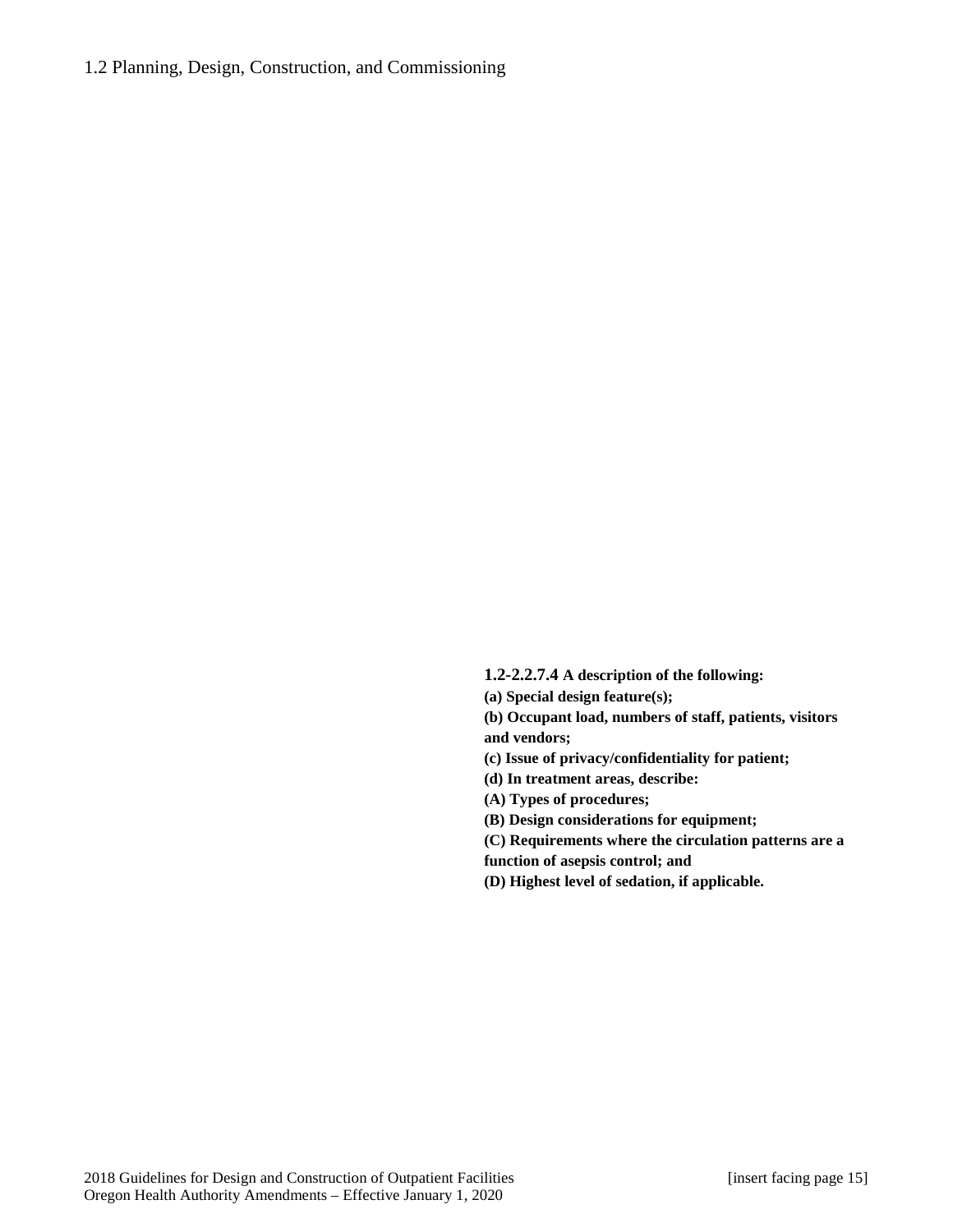# 1.2 Planning, Design, Construction, and Commissioning

**1.2-4.1.1.2** To support this goal, an interdisciplinary team shall develop a safety risk assessment **(SRA). A copy of the SRA shall accompany construction documents submitted to the Oregon Health Authority, Facility Planning and Safety program.**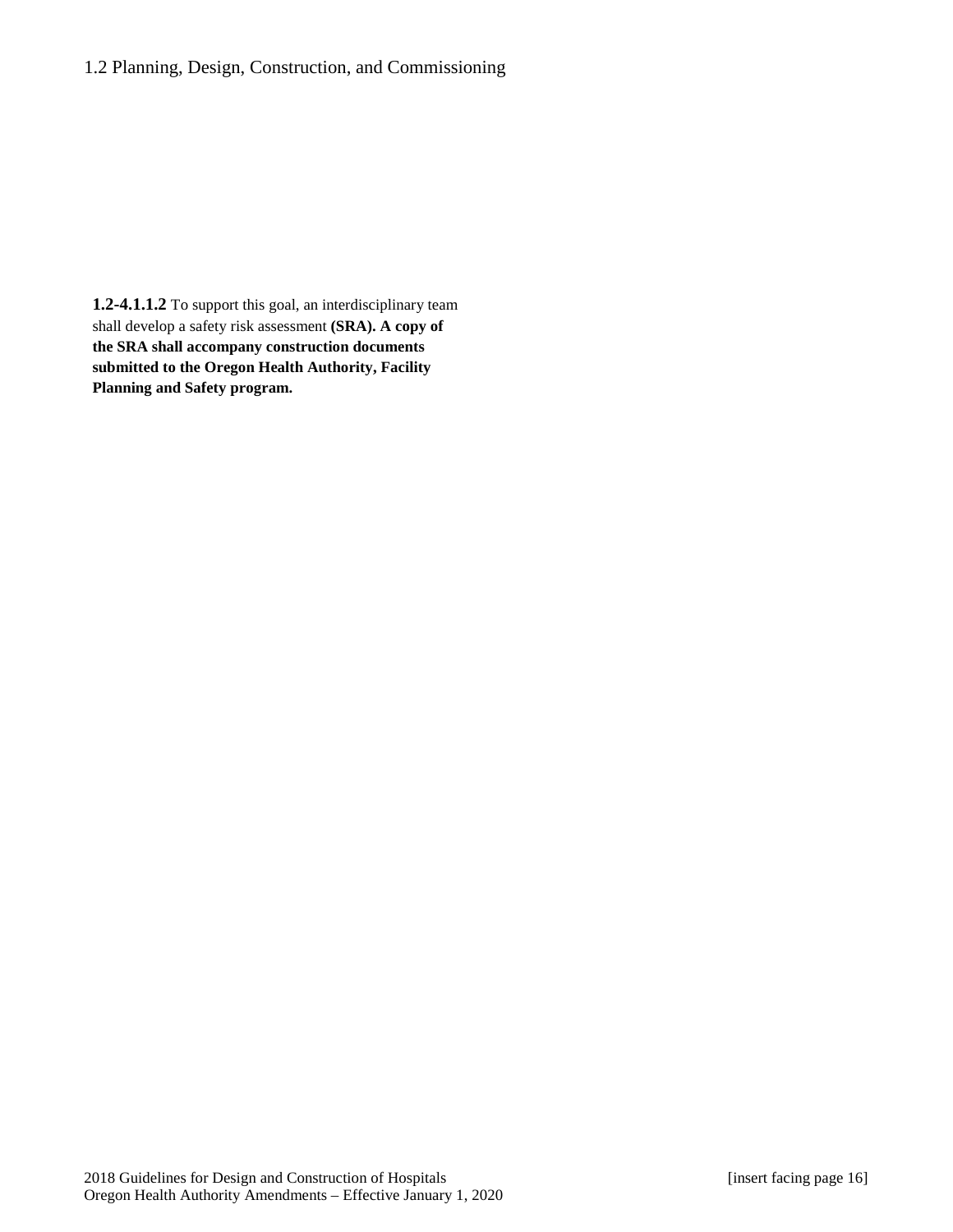# **1.2-4.6.1 Behavioral and Mental Health Elements of the Safety Risk Assessment**

The SRA report shall identify areas where patients at risk of mental health injury and suicide will be served. **Elements of the assessment shall include but are not limited to: (1) A statement explaining the psychiatric population groups served;** 

**(2) A discussion of the capability for staff visual supervision of patient ancillary areas and corridors; (3) A discussion of the risks to patients, including selfinjury, and the project solutions employed to minimize such risks; and**

**(4) A discussion of building features and equipment, including items which may be used as weapons, that is intended to minimize risks to patients, staff and visitors.**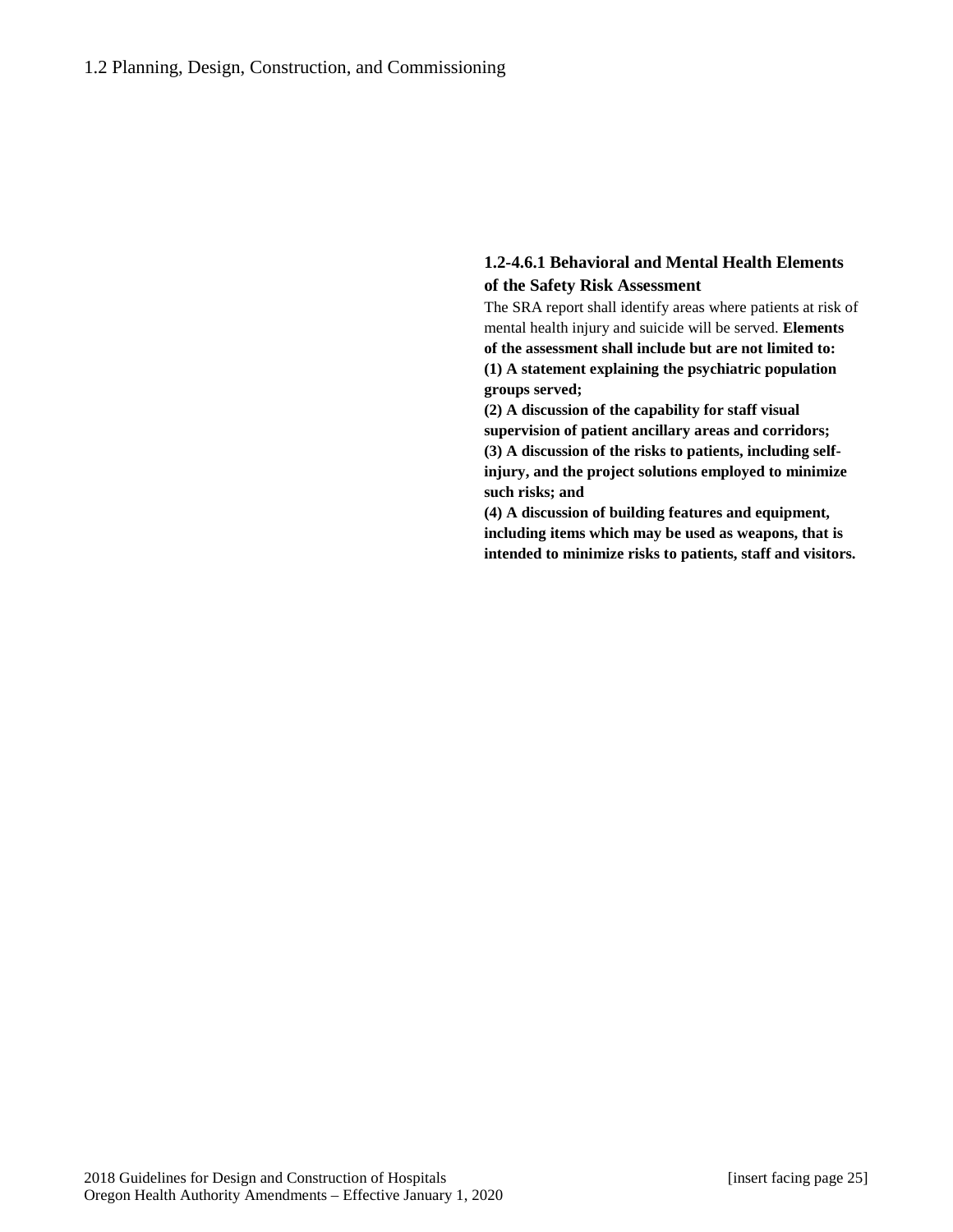1.2 Planning, Design, Construction, and Commissioning

### **\*1.2-8 Commissioning**

**Subsections 1.2-8.1 through 1.2-8.3.3 are deleted in entirety.**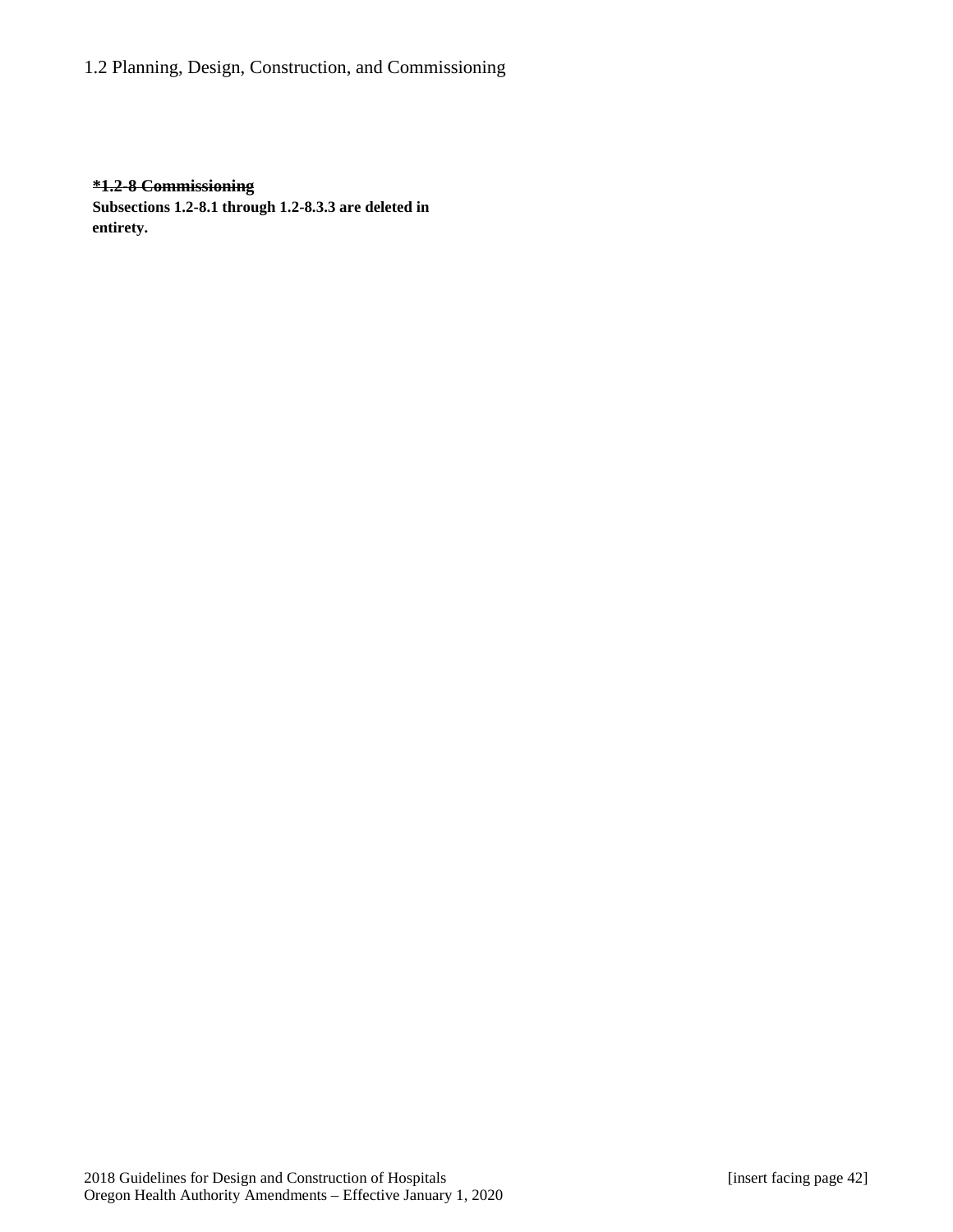**\*1.2-9 Record Drawings and Manuals Subsections 1.2-9.1 through 1.2-9.3.1.6 are deleted in entirety.**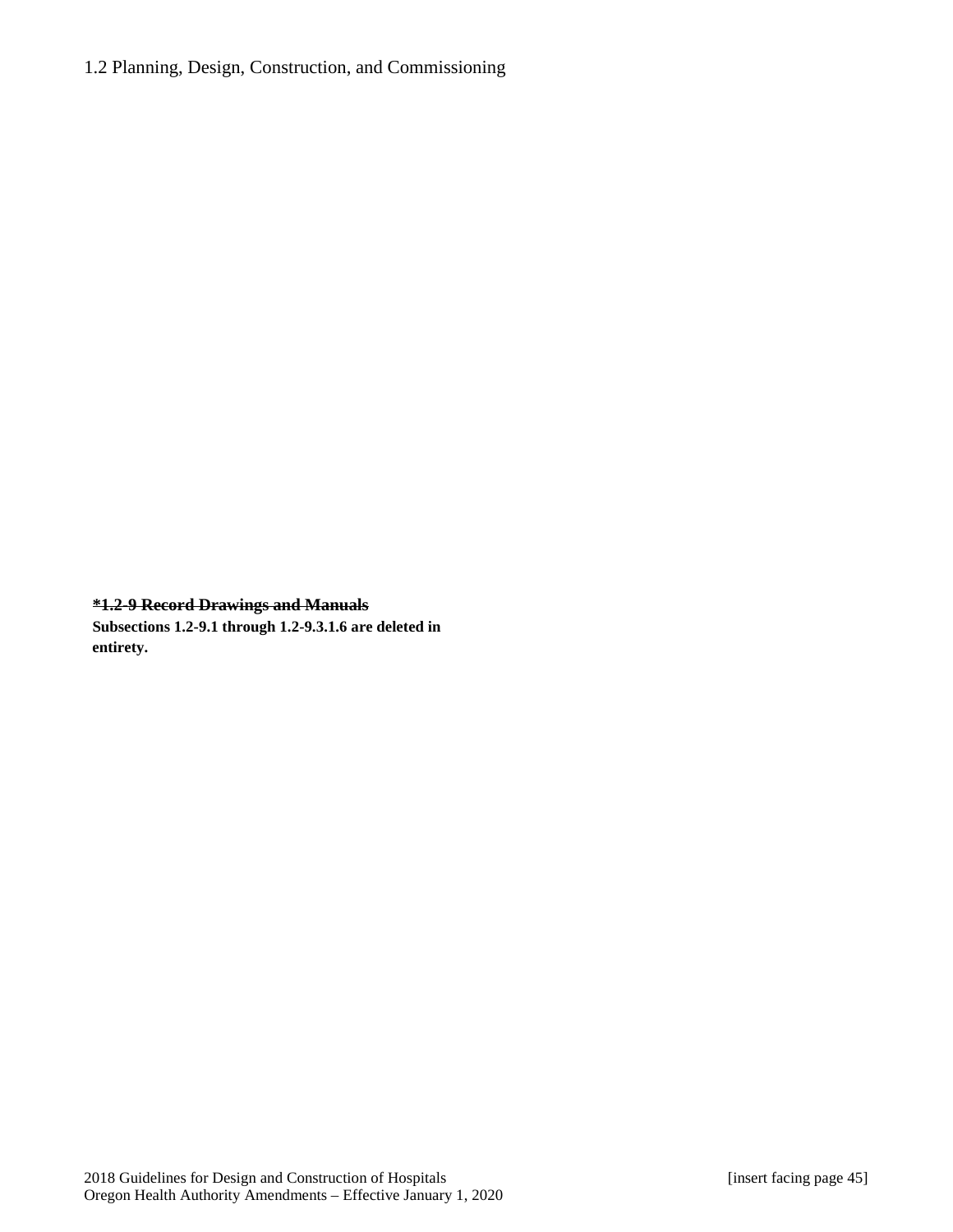# **2.1-2.8.2.1**

This area shall include the following:

- (2) Hand-washing station(s)
	- (a) At least one hand-washing station shall be **provided within 20 feet and not through a door. See section 2.1-7.2.2.8 (Hand-washing stations)**  for requirement. Located in, next to, or directly accessible to the administrative center or nurse station.
	- (b) A hand sanitation dispenser shall be permitted as a substitute for this requirement.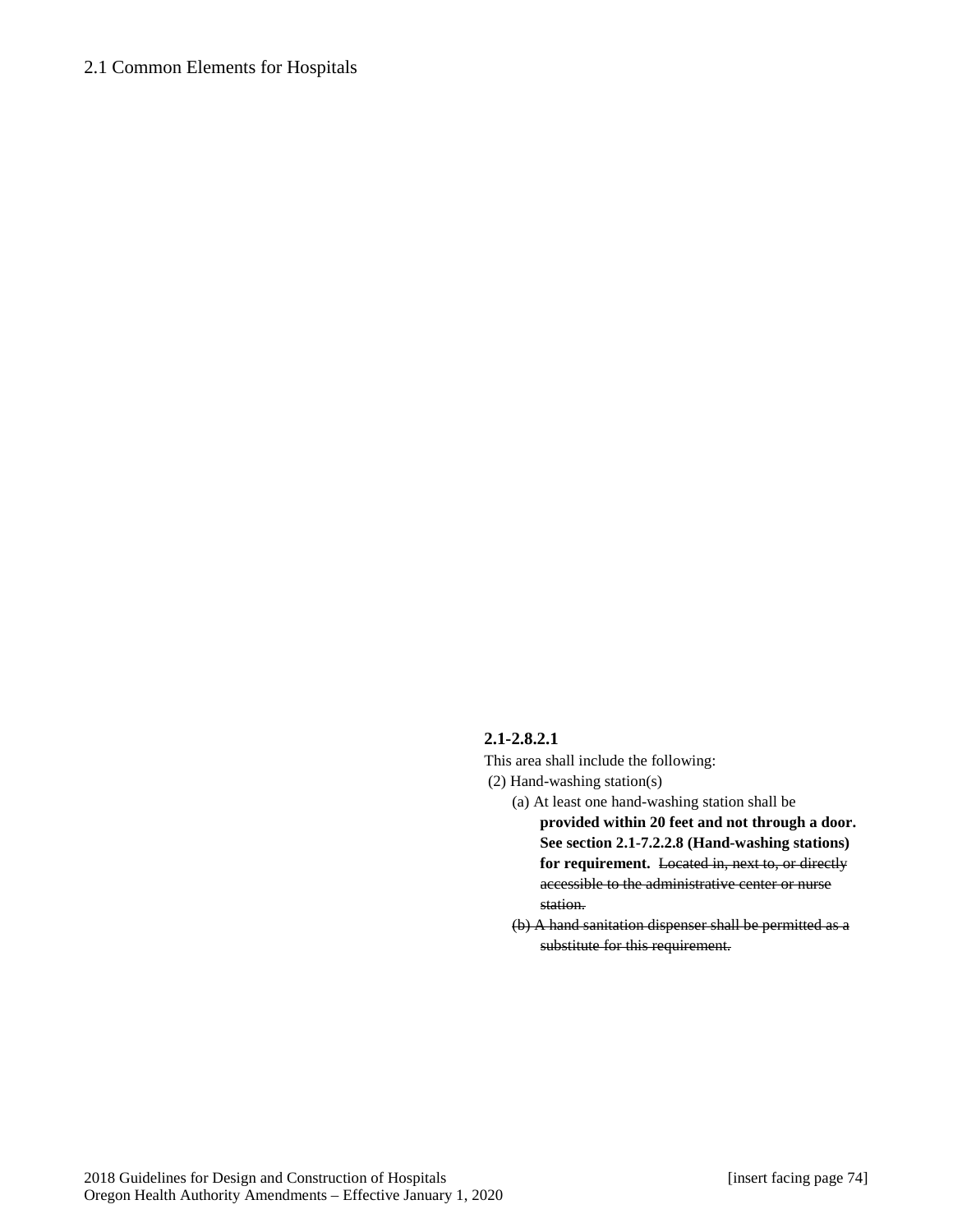# **2.1-2.8.7.3**

Additional requirements for hand-washing stations that serve multiple patient care stations

(1) At least one hand-washing station shall be provided for every four patient care stations or fewer. and for each major fraction thereof.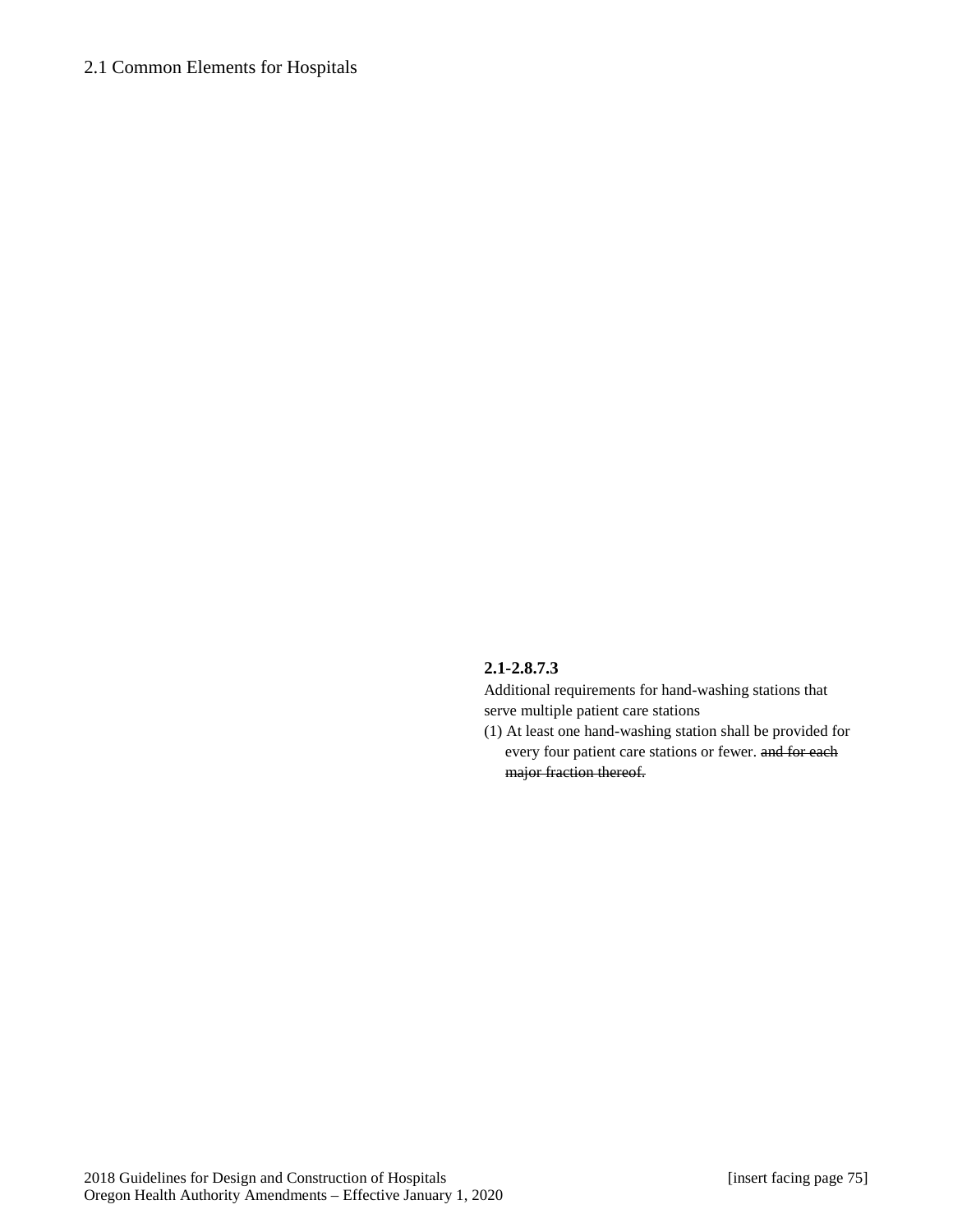#### **2.1-2.8.10.1**

In public areas, all Ice-making equipment shall be of the self-dispensing type.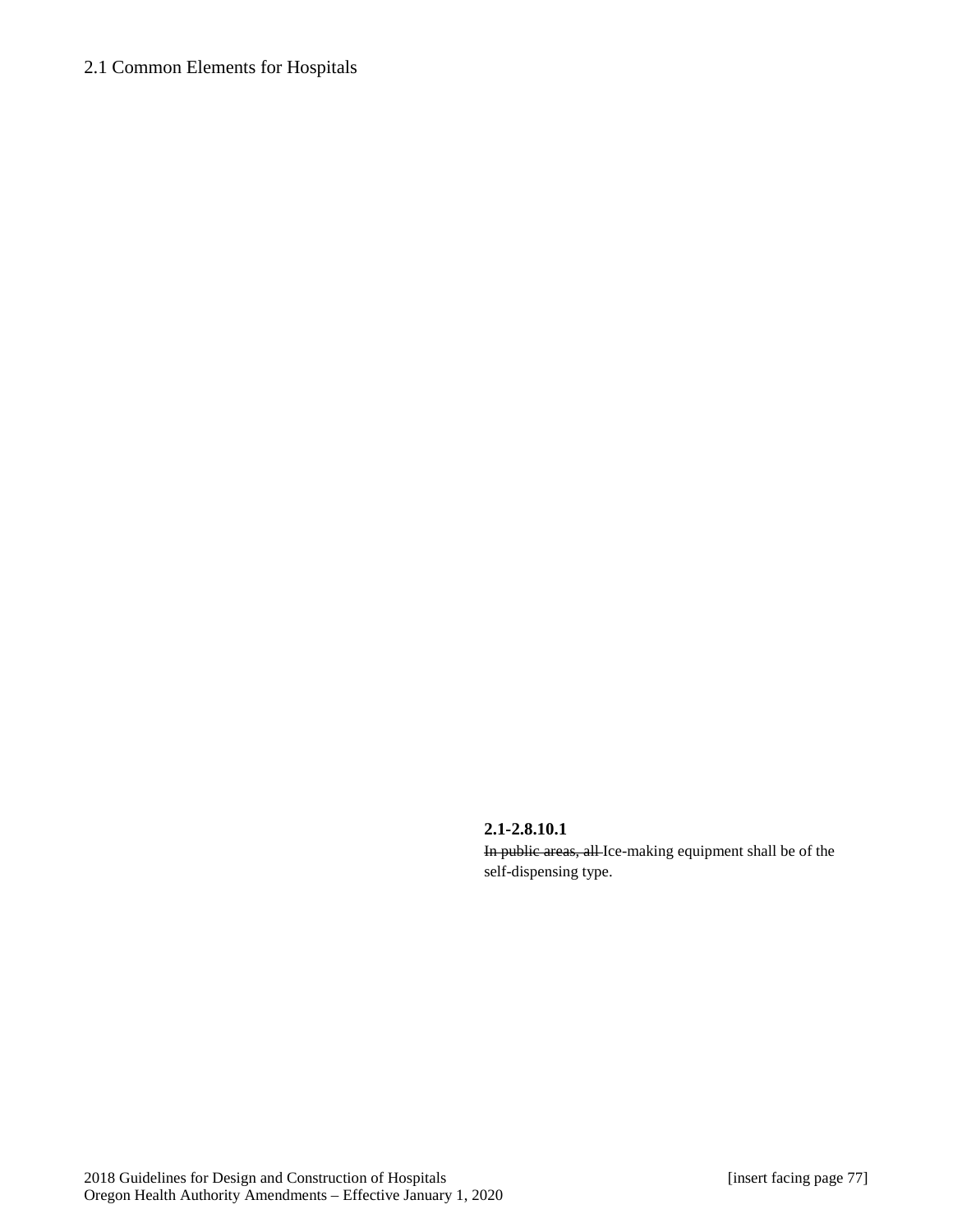**2.1-2.8.10.2** In areas restricted to staff only, use of storage bin-type equipment for making and dispensing ice shall be permitted.

**2.1-2.8.12.3 Soiled holding room.**

This room shall contain the following: (1) Hand-washing station or hand sanitation station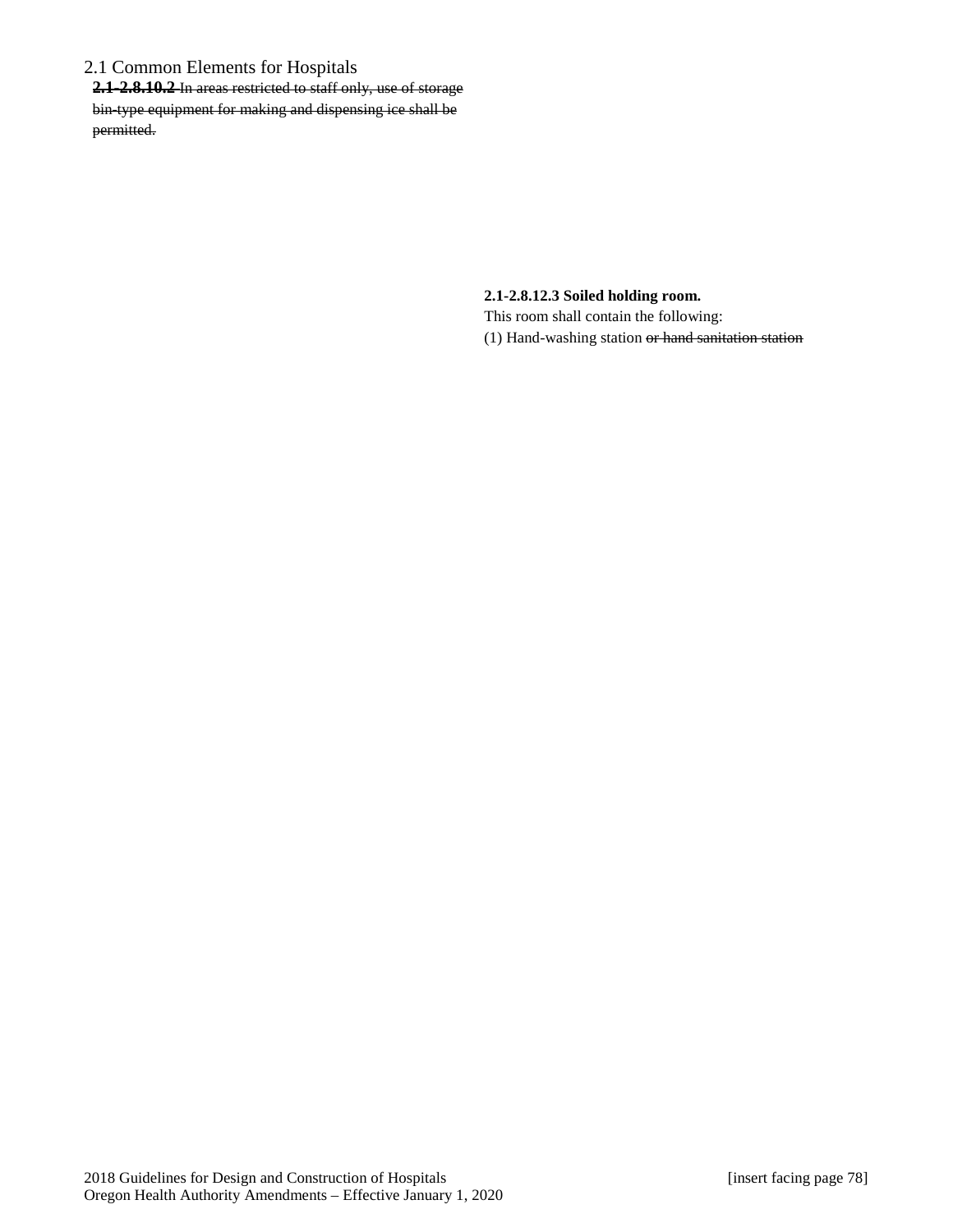# **\*2.1-4.2.8.7 Hand-washing station.**

A hand-washing station(s) shall be provided either in an anteroom or immediately outside the room where open medication(s) are prepared **within each separate room where open medication is prepared for administration except where prohibited by OAR chapter 855, division 045; USP 797 or USP 800. Where a hand-wash station is prohibited in the compounding room, a hand-wash station(s) shall be provided in an anteroom.**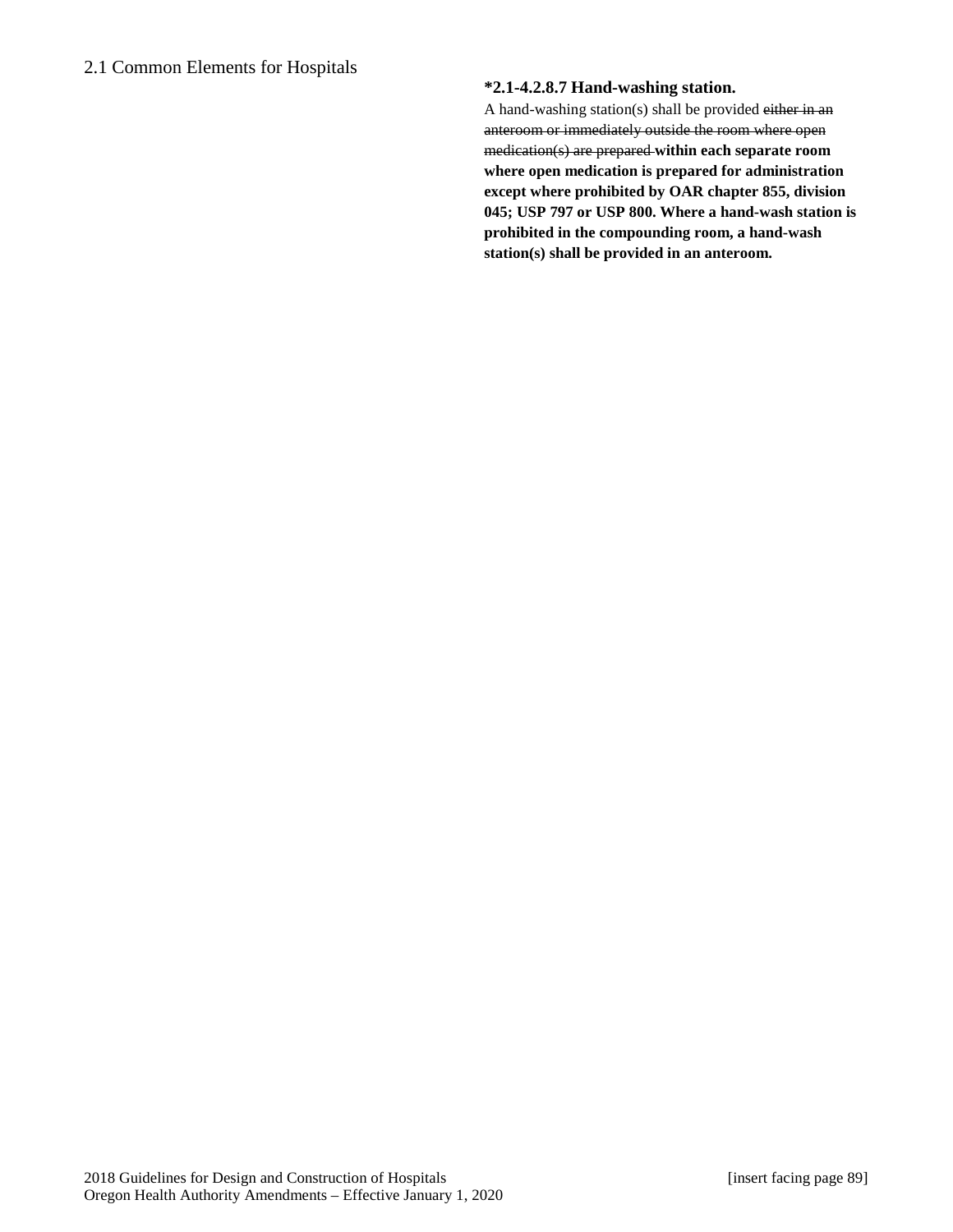**2.1-4.3.1.3 Regulations.** Construction, equipment, and installation of food and nutrition service facilities in a hospital shall comply with the requirements of: **(5) All offered dietary services shall comply with Oregon Health Authority Food Sanitation Rules, Chapter 333, division 150 and other authorities having jurisdiction.**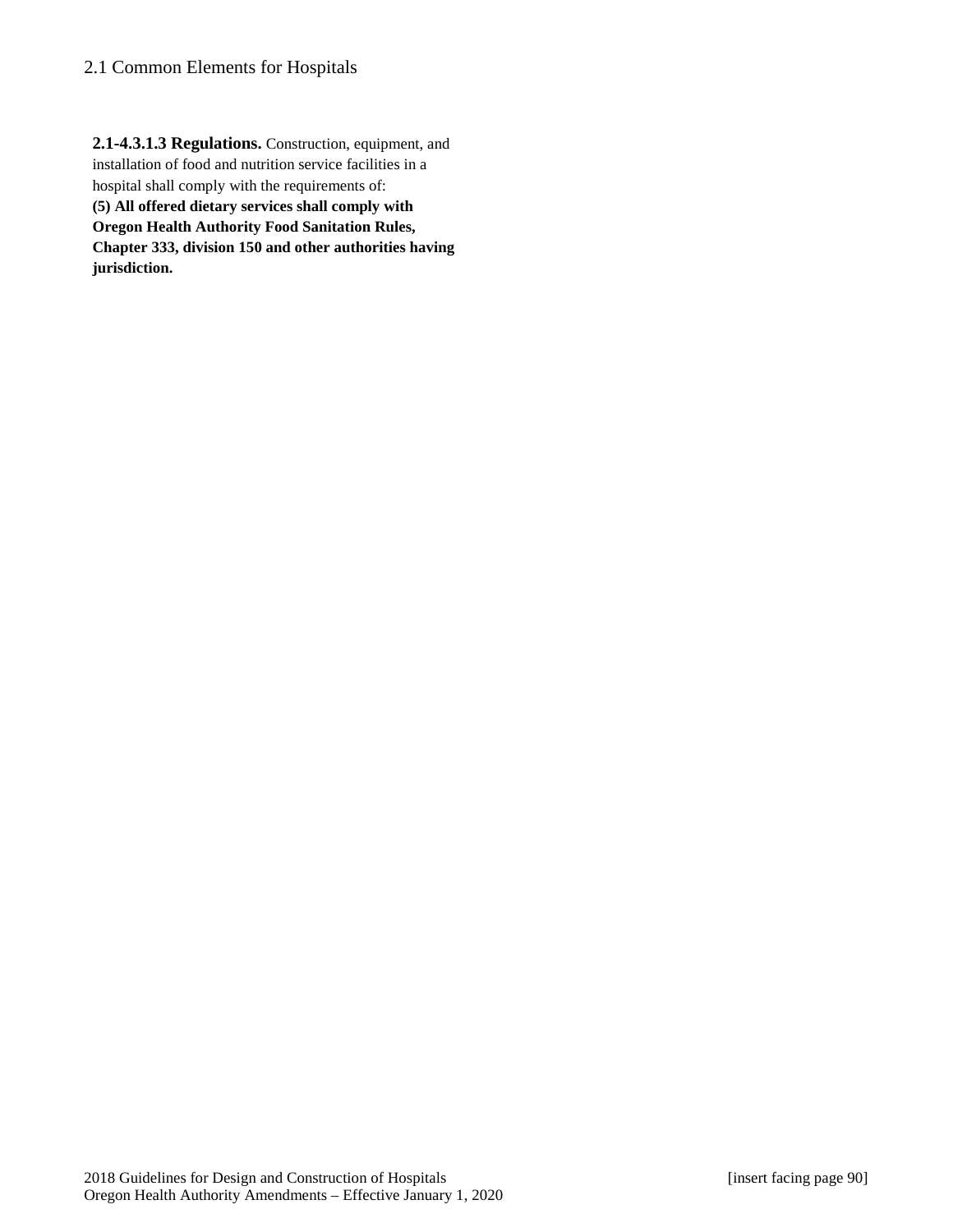# **2.1-5.2.2.2 Laundry facilities**

(2) Laundry processing room. This room shall have space for commercial or industrial washing and drying equipment that can process at least a seven-day supply of laundry during the regularly scheduled work week. **(a) Washers/extractors. Washers/extractors shall be located between the soiled linen receiving and clean processing areas. Washers/Extractors shall provide a temperature of at least 160 degrees Fahrenheit for a minimum of 25 minutes or include use of a chemical disinfectant.** 

**(b) Dryers** 

**(c) Supply storage. Storage shall be provided for laundry supplies.**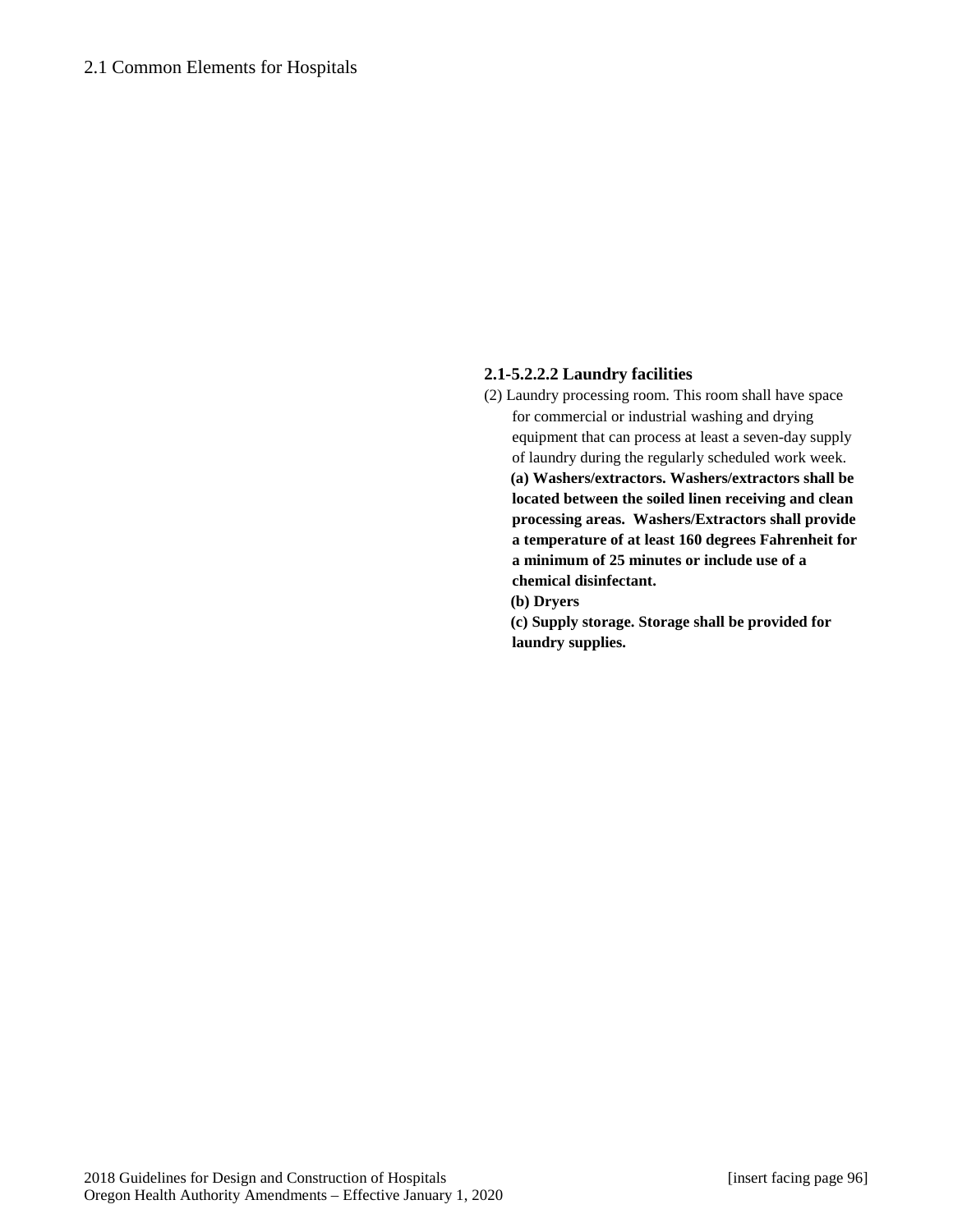# **2.1-5.4.1.3 Regulated waste holding spaces**

- (1) Secured space shall be provided for regulated medical waste and other regulated waste types.
	- (a) Where provided as interior spaces, regulated medical waste or infectious waste holding spaces shall have cleanable floor and wall surfaces.
	- **(i) Wall base shall be integral and coved with the floor, tightly sealed to the wall, and constructed without voids that can harbor insects.**
	- **(ii) Shall have hand sanitation dispenser in or adjacent to interior regulated waste storage spaces.**
- (2) Such holding spaces shall provide:

(a) Illumination to a minimum of 50 foot-candles **per Illuminating Engineering Society of North America (IES) standards** 

(b) Protection from unauthorized entry

**(4) Regulated waste management shall be in accordance with the requirements of OAR Chapter 333, division 056**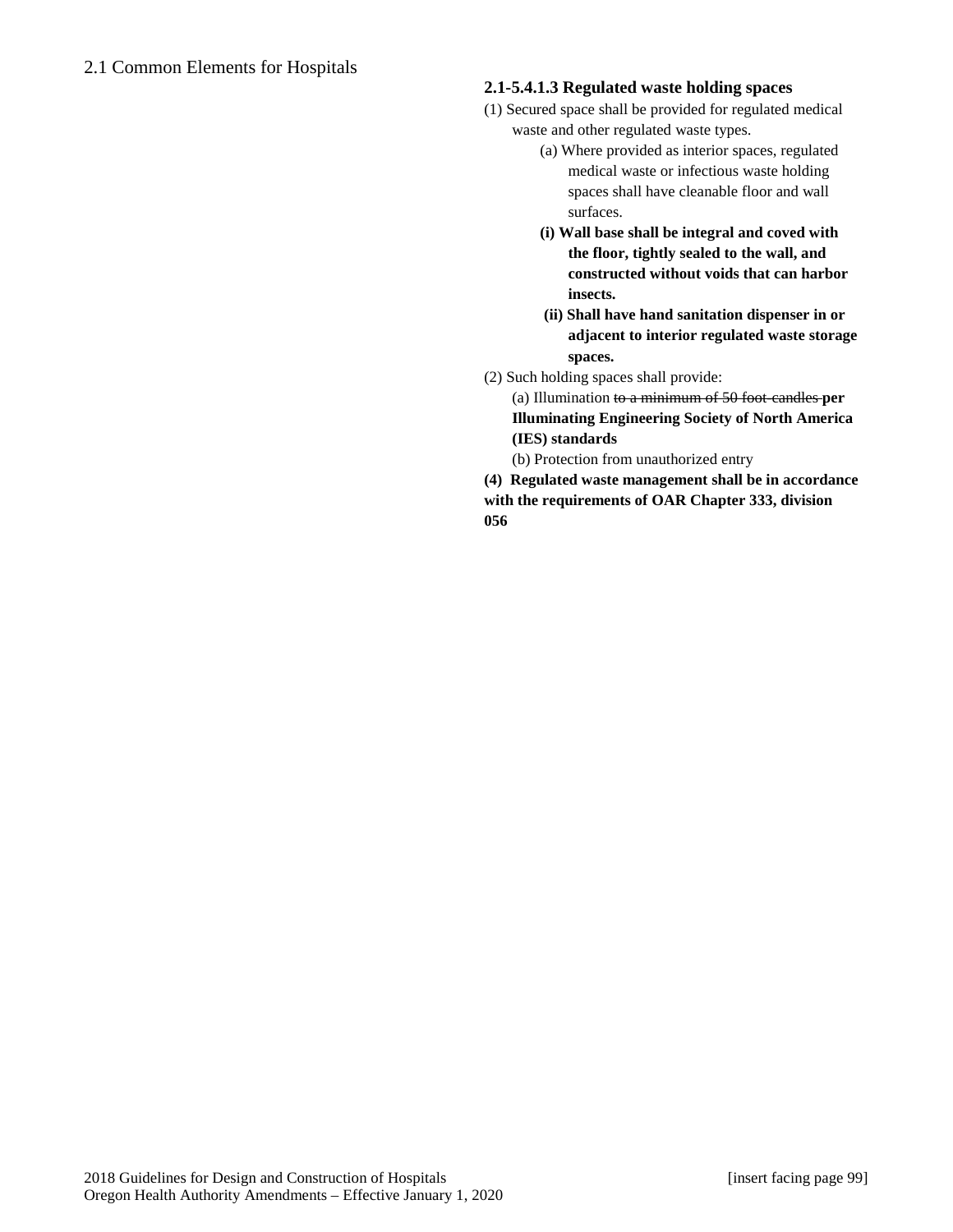**2.1-6.2.7.1 Storage.** Where a wheelchair(s) owned by the health care organization is made available for patient use, A designated area located out of the required corridor width and directly accessible to the entrance shall be provided for **storage of** at least one wheelchair.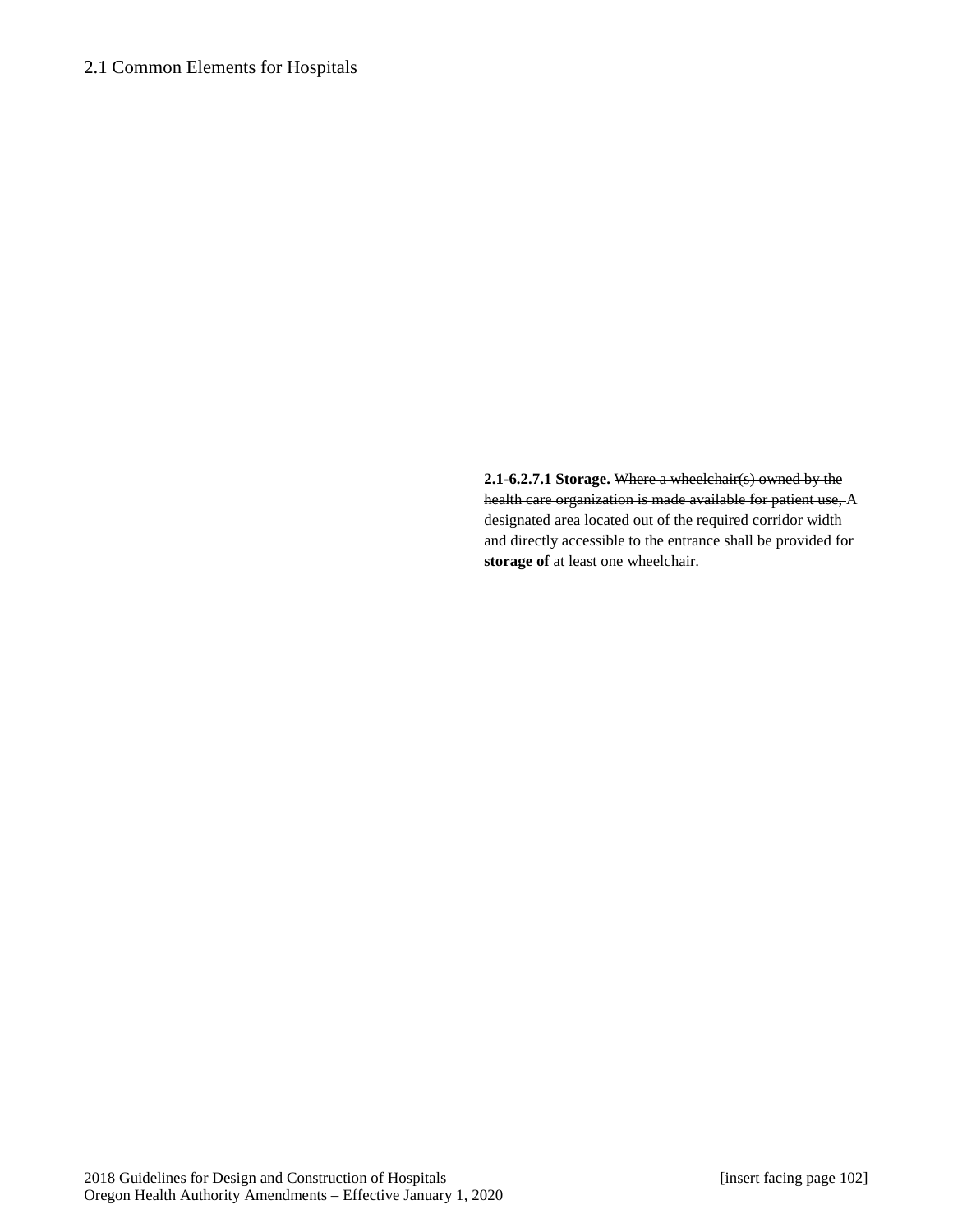**2.1-7.2.2.11 radiation protection. (4) All imaging facilities and radiation producing equipment installations must comply with OAR Chapter 333, divisions 100 through 123, and be licensed by the Oregon Health Authority, Radiation Protection Services program.**

**2.1-7.2.2.15 Work Surfaces:**

*Work areas.* **Where a work space, work area, work counter, or work surface is provided, it shall have a minimum of 4 square feet (.37 square meter) of contiguous clear surface for each person programmed to work in the space at the same time. A mobile cart meeting these requirements shall be permitted.**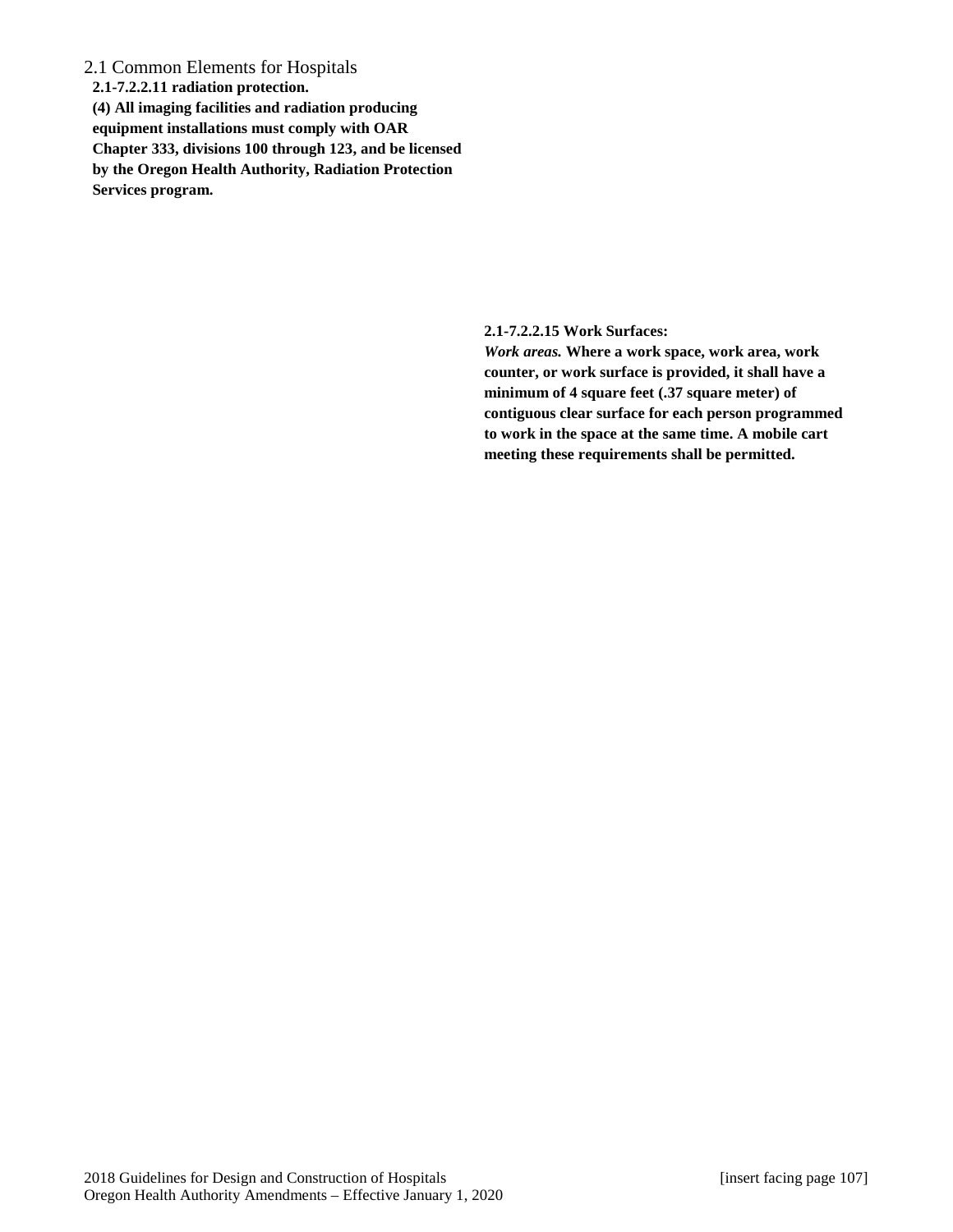# **\*2.1-7.2.3.1 Flooring and wall bases**

- (7) Floor and wall base assemblies
	- (a) The room types listed in this section shall have floor and wall base assemblies that are monolithic and have an integral coved wall base that is carried up the wall a minimum of 6 inches (150 mm) and
		- is tightly sealed to the wall.
		- (i) Operating room
		- (ii) Class 2 and Class 3 imaging rooms
		- (iii) Cesarean delivery room
		- (iv) Procedure rooms where cystoscopy, urology, and endoscopy procedures are performed
		- (v) Endoscope processing room
		- (vi) IV and chemotherapy preparation room
		- (vii) Airborne infection isolation (AII) room
		- (viii) Protective environment (PE) room
		- (ix) Anteroom to AII and PE rooms, where provided
		- (x) Sterile processing facility
		- **(xi) Bathing and toilet rooms**
		- **(xii) Soiled workrooms and soiled hold rooms**
		- **(xiii) Environmental services rooms**
		- **(xiv) Pharmacy clean and anterooms**
		- **(xv) Emergency department trauma rooms**
		- **(xvi) Emergency department exam/treatment rooms**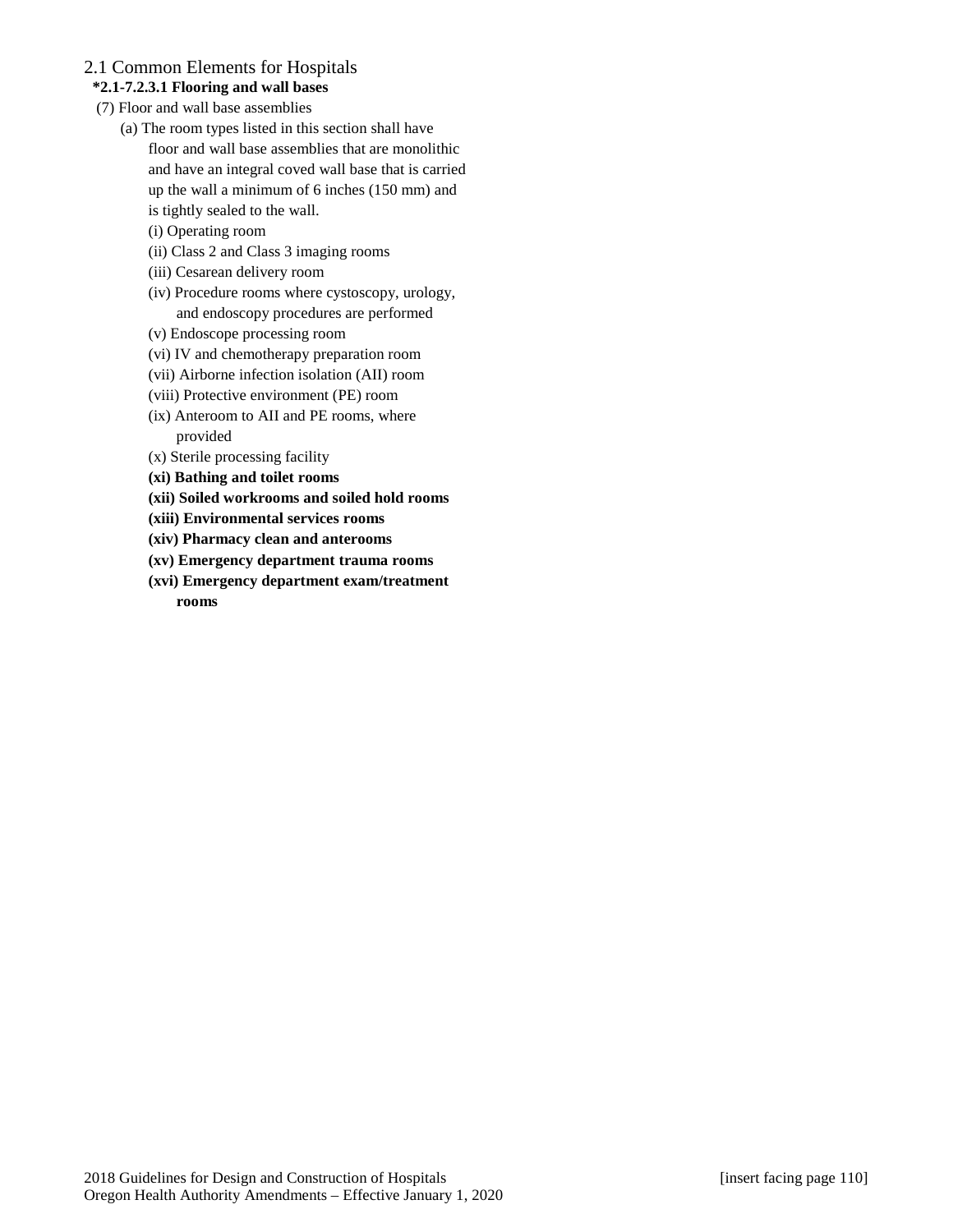**A2.1-7.2.4 Furnishings b.** *Work areas***. Where a work space, work area, work counter, or work surface is provided, it should have a minimum of 4 square feet (.37 square meter) of contiguous clear surface for each person programmed** 

**to work in the space at the same time.**

2018 Guidelines for Design and Construction of Hospitals [insert facing page 112] Oregon Health Authority Amendments – Effective January 1, 2020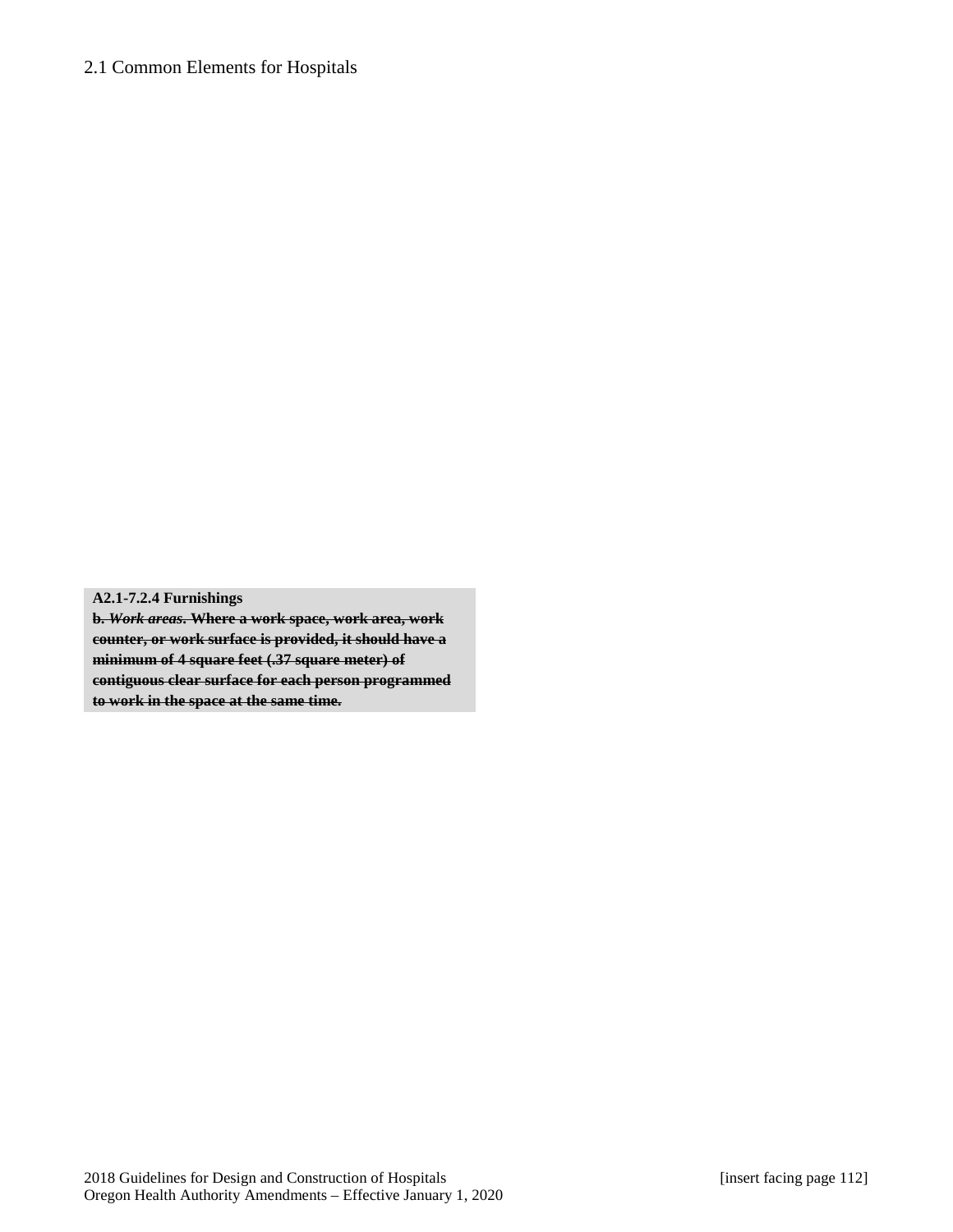### **2.1-8.3.3.1 Essential electrical system**

\*(2) Where Stored fuel is required **and**, storage capacity shall permit continuous operation for at least **96**24 hours. **An Extended Stay Center shall provide fuel for emergency power to meet longest expected patient stay.**

**A2.1-8.3.3.1 (2)** Storage of fuel for at least 96 hours should be considered for facilities in locations likely to experience an extended power outage.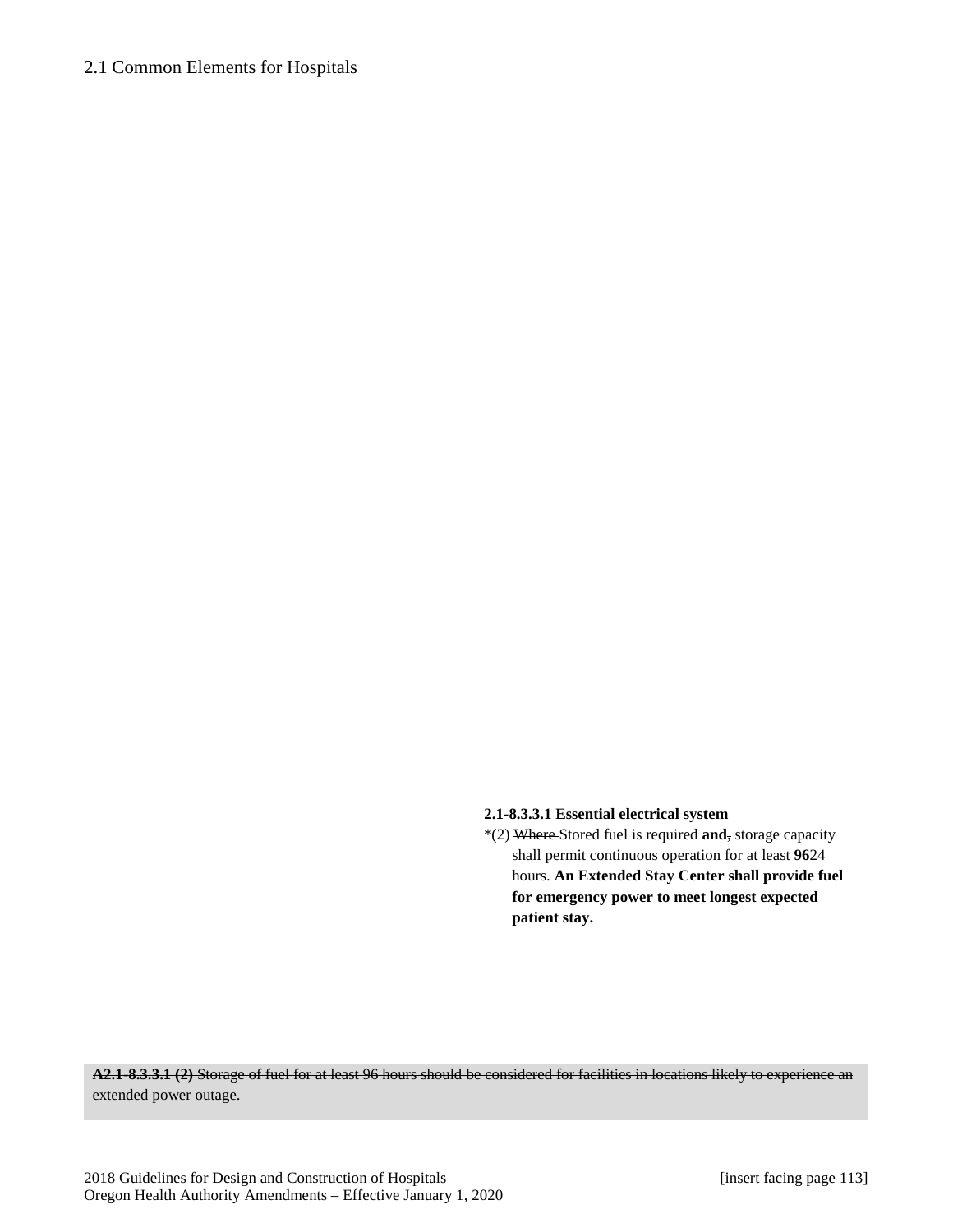### **\*2.1-8.3.5.2 Electronic health record system servers and centralized storage.**

This equipment shall be provided with an uninterruptible power supply. **and connected to the essential electrical system.**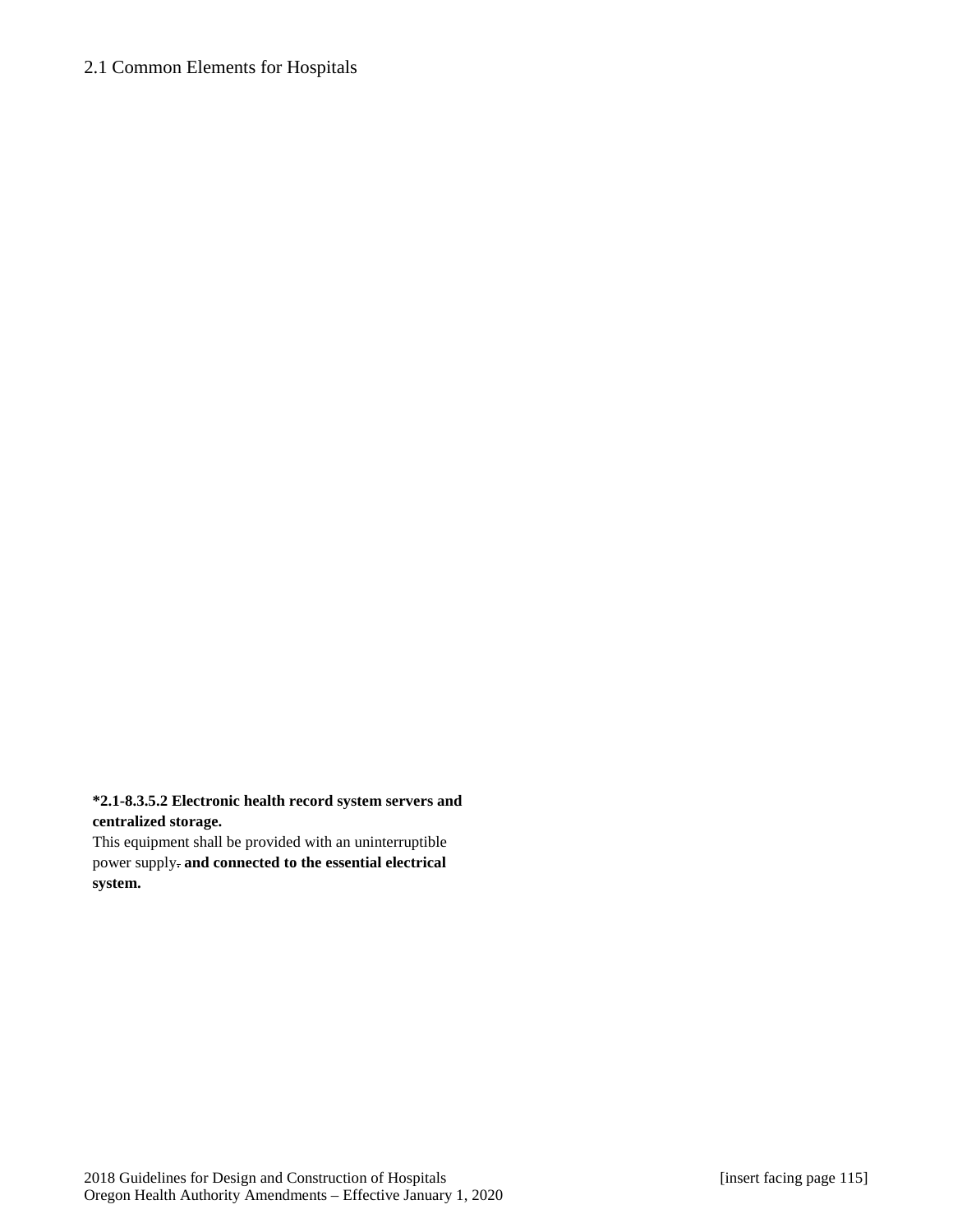#### **\*2.1-8.4.2.5 Heated potable water distribution systems**

(2) Heated potable water distribution systems serving patient care areas shall be under constant recirculation to provide continuous hot water at each hot water outlet **and shall meet the standards specified in Table A2.1-a**. Non-recirculated fixture branch piping shall not exceed 25 feet (7.62 meters) in length.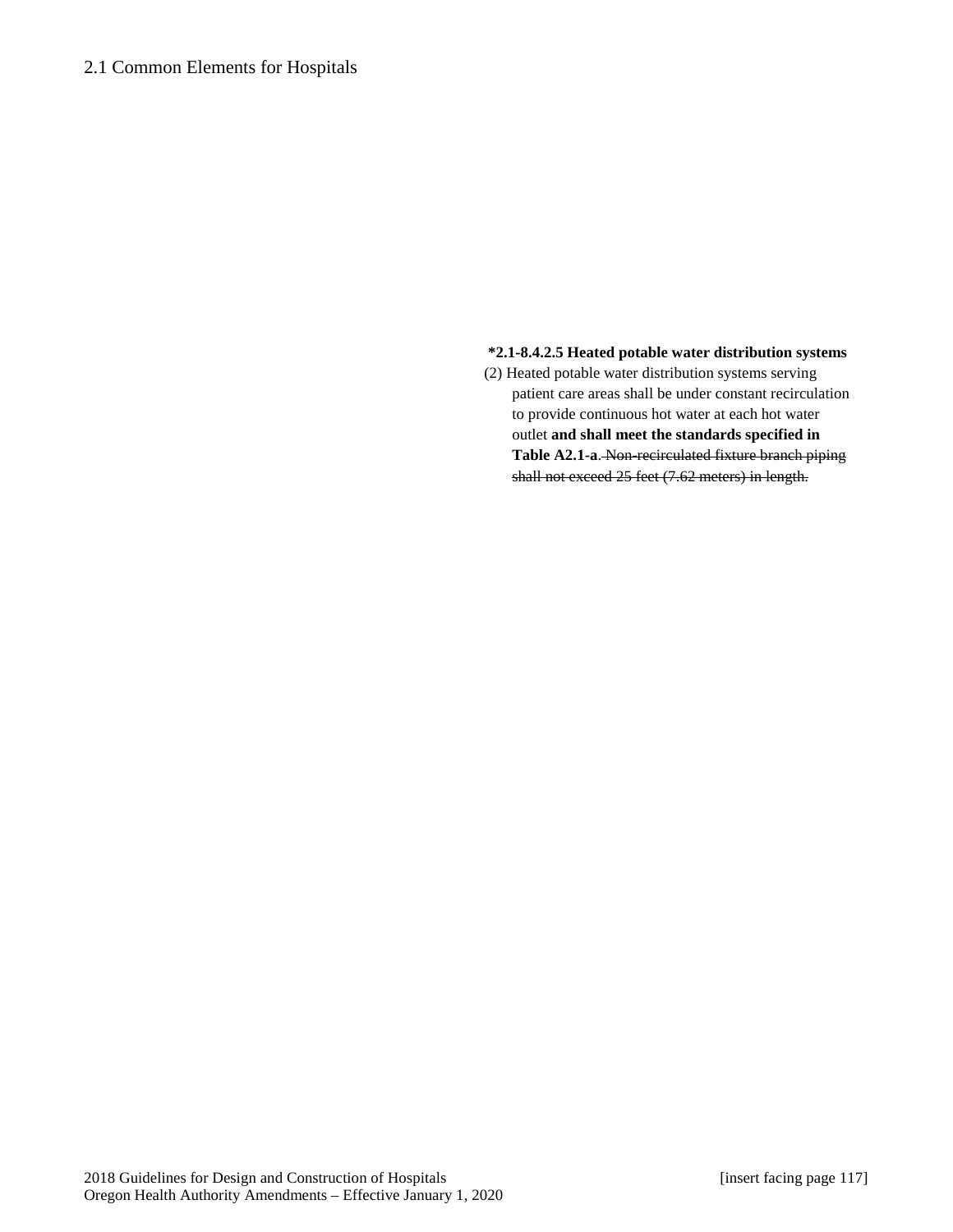# **2.1-8.4.2.6 Drainage systems**

- (1) Piping
	- \*(a) Where **sanitary or storm** drainage piping is installed above the ceiling of, or exposed in, operating and delivery rooms, procedure rooms, trauma rooms, nurseries, central kitchens, sterile processing facilities, Class 2 and 3 imaging rooms, electronic mainframe rooms (TSERs and TECs), main switchgear and electrical rooms, electronic data processing areas, or electric closets, the piping shall have special provisions (e.g., double wall containment piping or oversized drip pans) to protect the space below from leakage and condensation.
	- **(c) FM 1680 compliant no-hub couplings shall be acceptable in lieu of standards specified in paragraphs (a) and (b).**
- (3) Kitchen grease traps
	- **(c) Location of grease trap may be determined by owner when site does not allow grease trap to be located out-of-doors, in accordance with items (a) and (b).**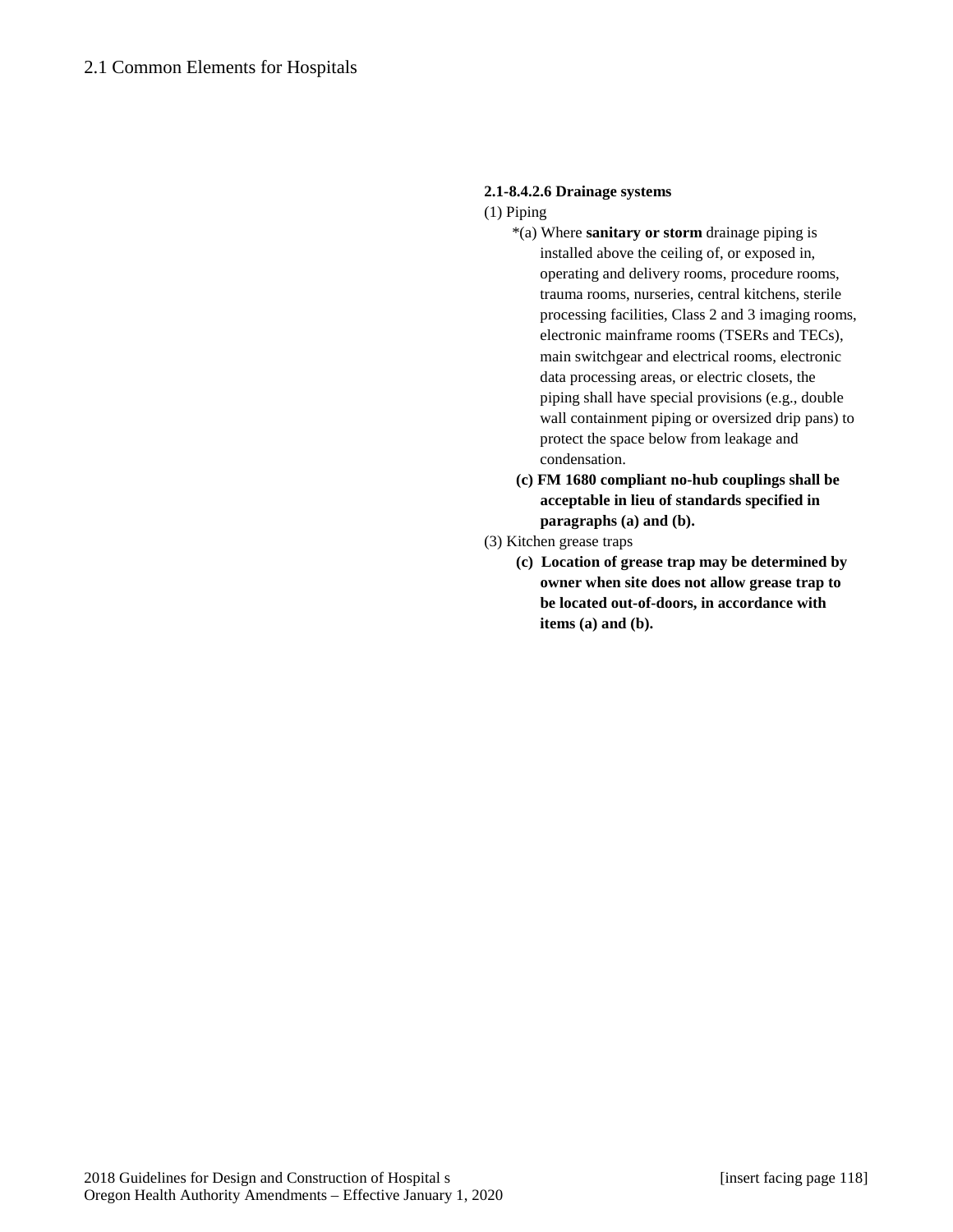# **2.2-2.2.4.6 Medical psychiatric room(s)**

- (2) Where the room is part of a medical/surgical patient care unit, the provisions of Section 2.1-2.2.2 (Medical/Surgical Patient Care Unit—Patient Room) shall apply, with the following exceptions:
	- (a) Each room shall be for single patient occupancy.
	- (b) Each room shall be located to permit staff observation of the entrance.
	- (c) Each patient room and adjoining patient toilet room shall be designed to minimize the potential for escape, concealment, injury, or suicide.
		- (i) A lay-in ceiling shall not be permitted.
		- (ii) Security film or glazing shall be provided on window(s).
		- (iii) Where a mirror is provided in the patient toilet room, it shall be shatterproof.
		- (iv) Ceiling and air distribution devices, lighting fixtures, sprinkler heads, and other appurtenances shall be a tamper-resistant type.
		- **(v) Hidden alcoves are prohibited.**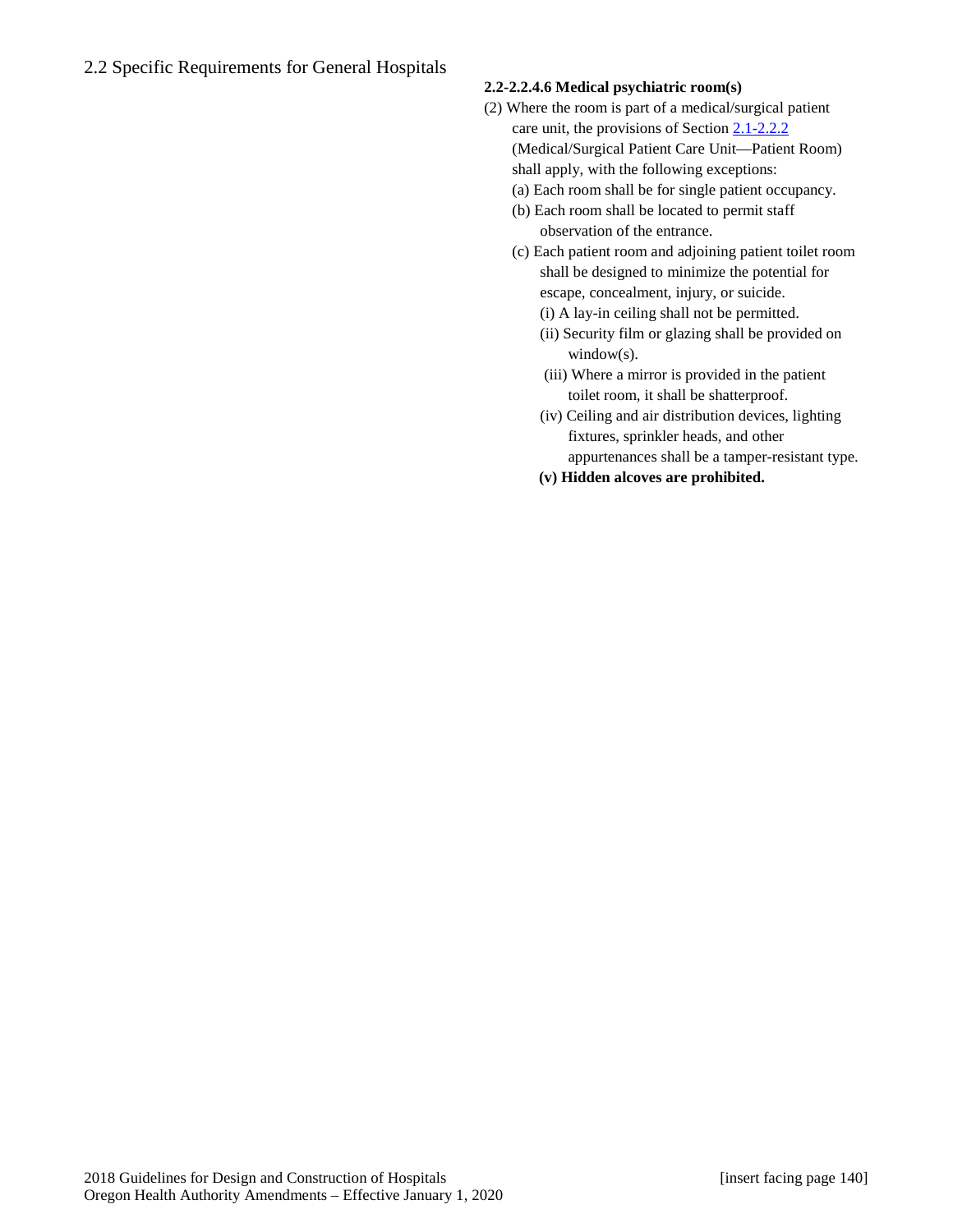### **Section 2.2-3.1.2 Basic Emergency Care**

Sections 2.2-3.1.2 through 2.2-3.1.8 are deleted in entirety.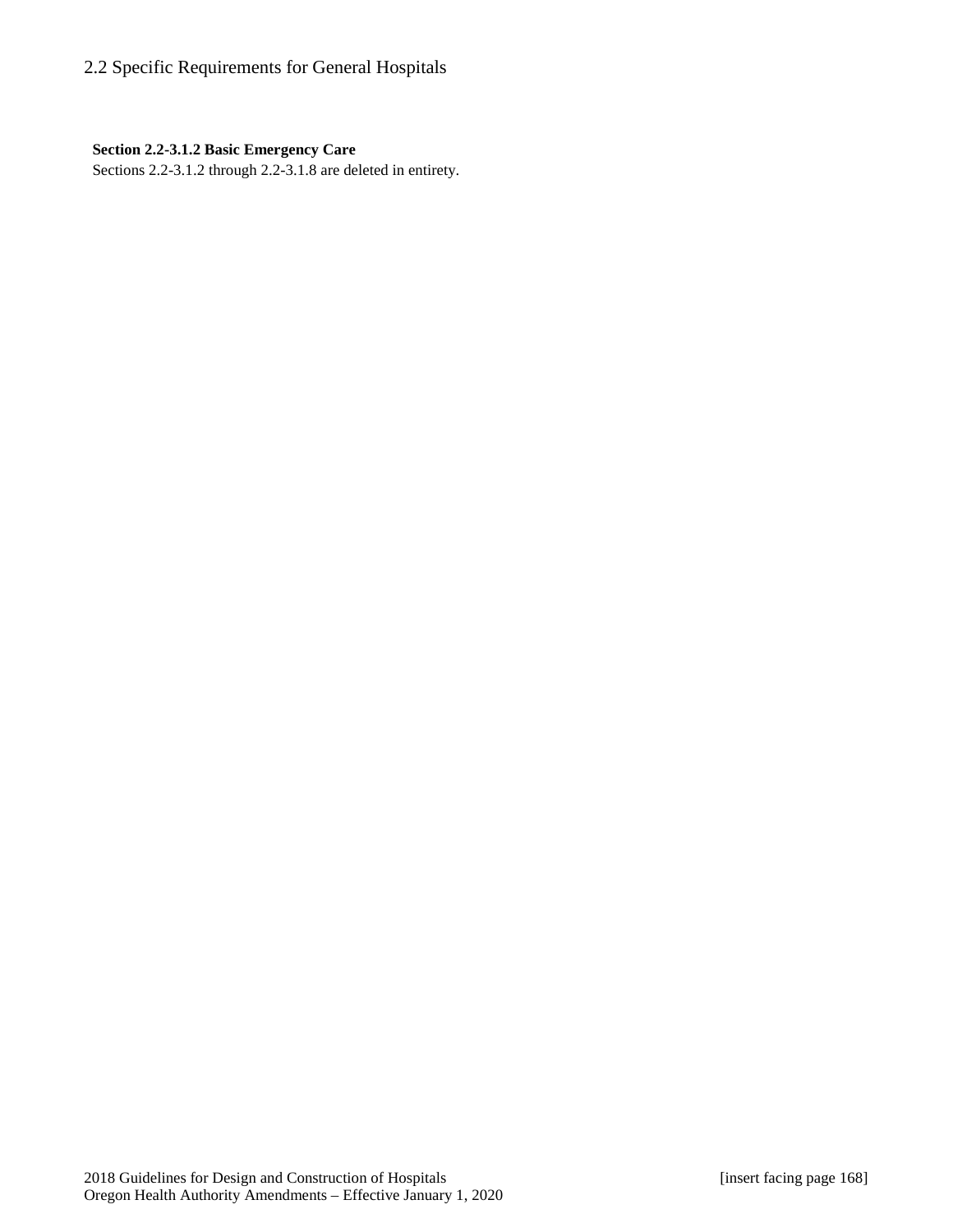**\*2.2-3.1.3.3 Reception and triage areas.** The emergency department shall be designed to ensure that access control can be maintained at all times. \*(3) The triage area**, room or bay shall be a minimum of 80 square feet and** shall include the following: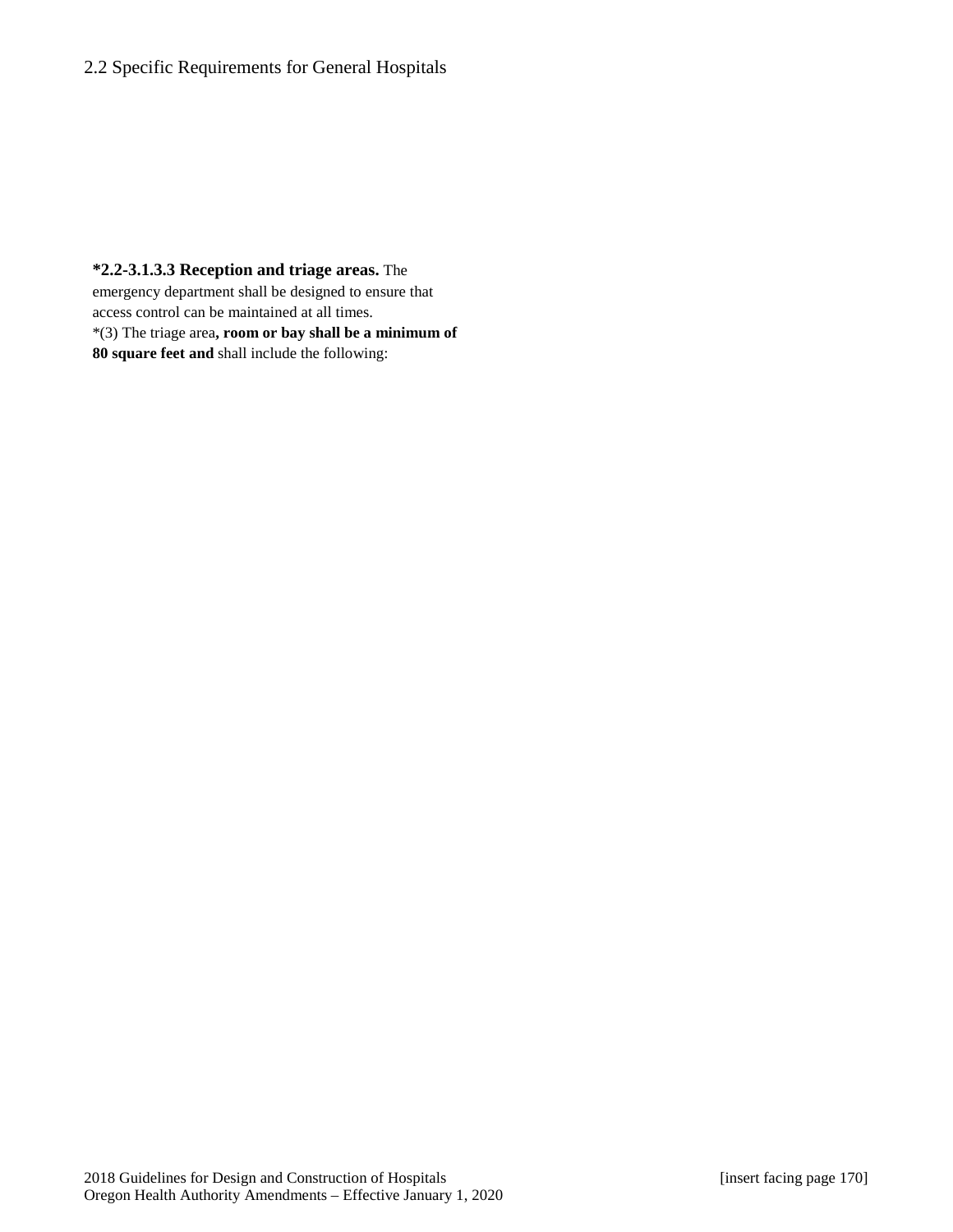**\*2.2-3.1.4.3 Secure holding room. If psychiatric services are provided,** Where a secure holding room **shall be** is provided **and**, it shall meet the following requirements.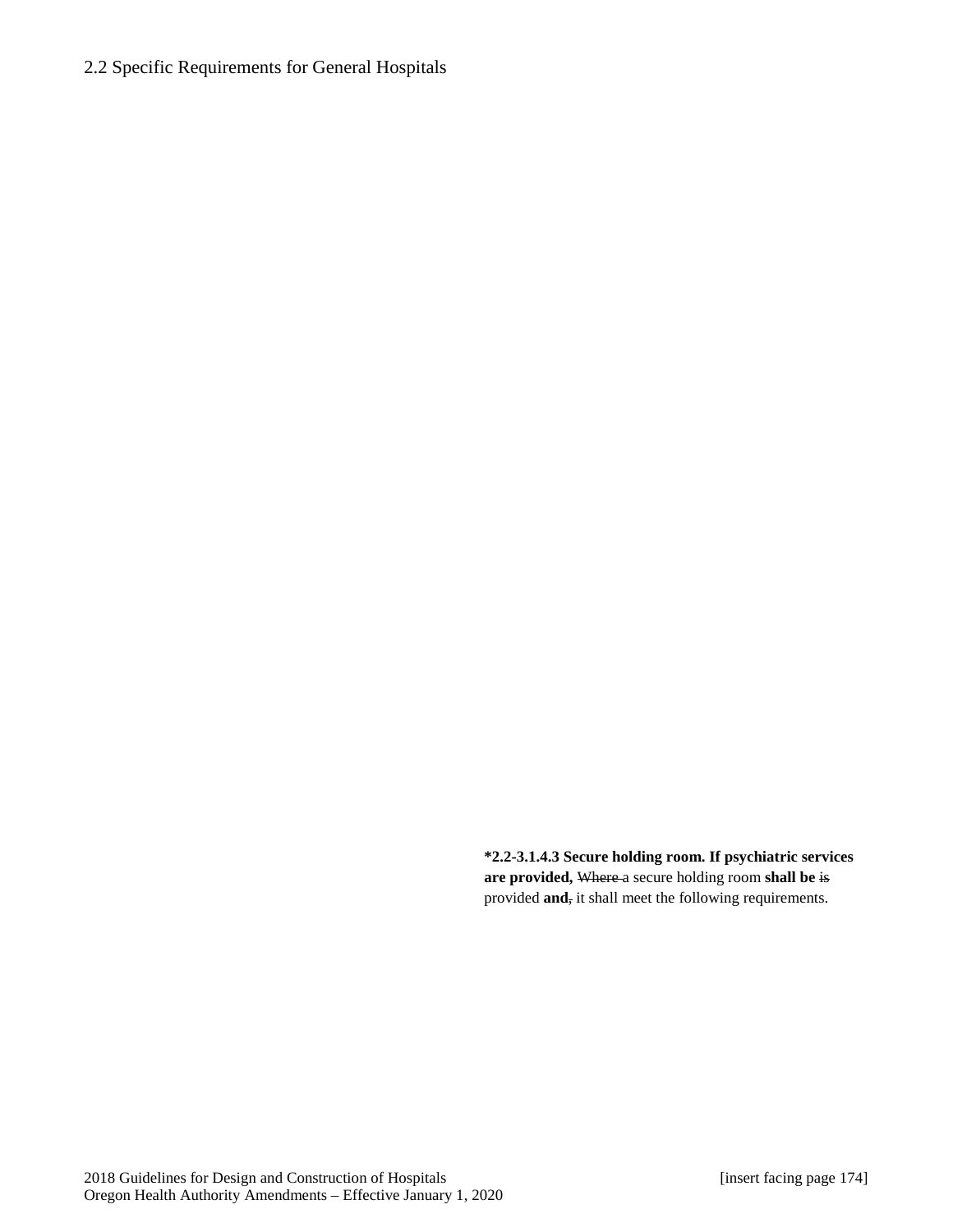**2.2-3.1.8.2 Administrative center or nurse station** (4) Where feasible, v**V**isual observation of all traffic into and within the unit and of all patients shall be provided from the nurse station **through direct or indirect visual observation**.

**\*2.2-3.1.8.12 Soiled workroom(s) or soiled holding room(s).** A soiled workroom(s) or soiled holding room(s) shall be provided for the exclusive use of the emergency department in accordance with Section 2.1-2.8.12 (Soiled Workroom or Soiled Holding Room).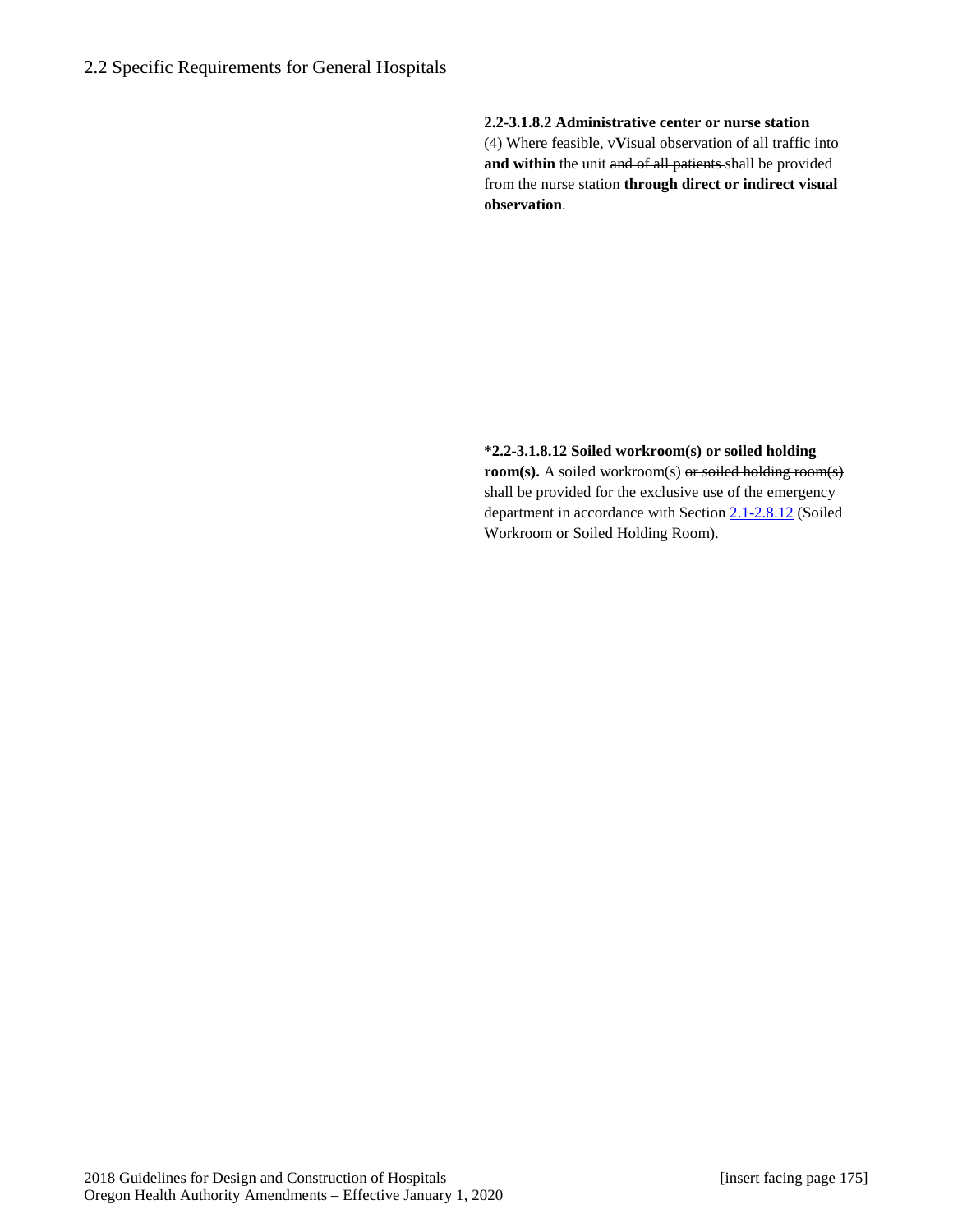#### **2.2-3.1.8.17 Human waste disposal facilities**

(1) Provisions for disposal of solid and liquid waste shall be provided in the emergency department.

(2) A clinical sink with a bedpan-rinsing device in the soiled workroom in Section 2.2-3.1.8.1.2 (Soiled workroom or soiled holding room) shall be permitted to serve this function.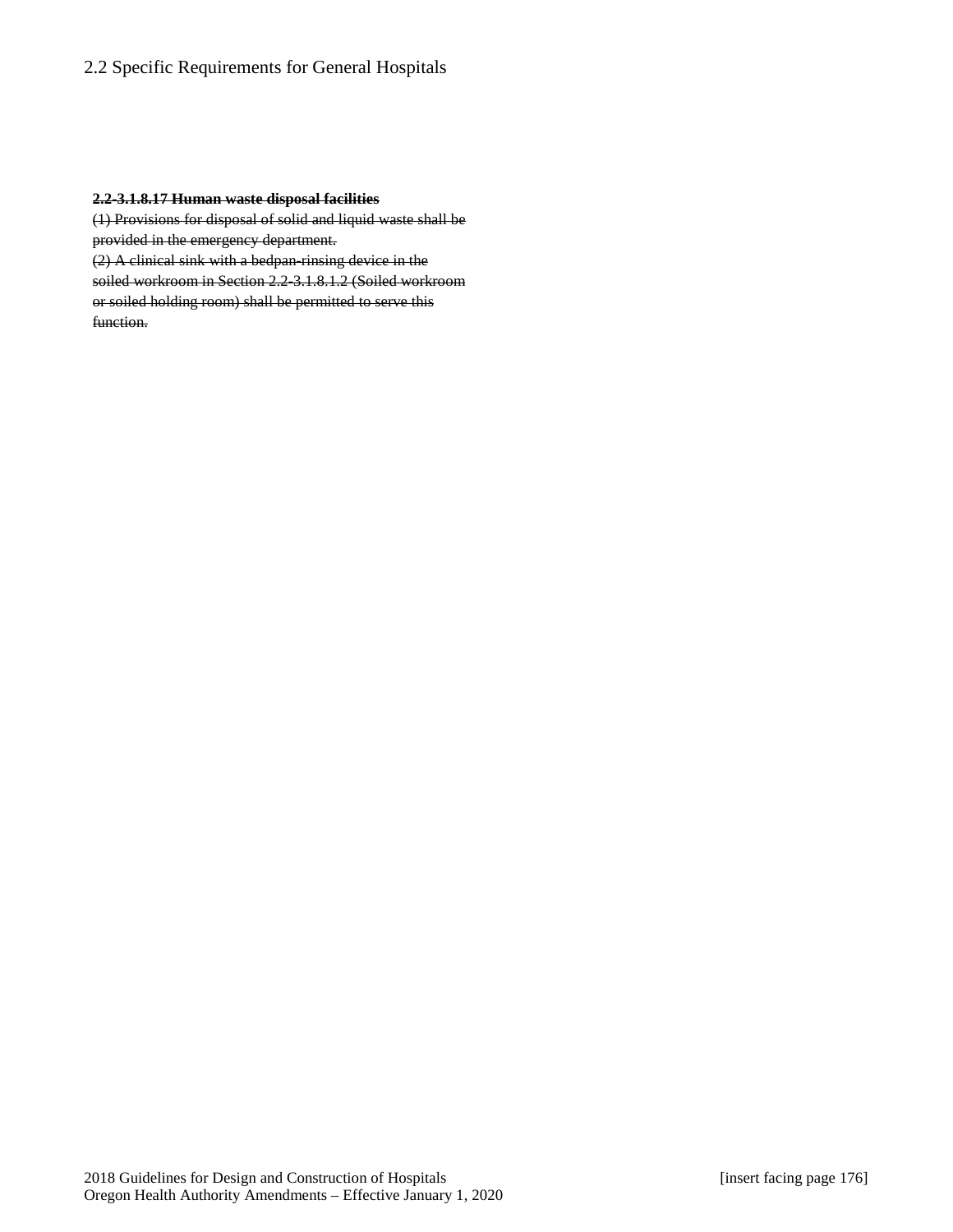#### **2.2-3.3.1.1 Location and Layout**

\*(4) The surgery department shall be divided into three designated areas—unrestricted, semi-restricted and restricted—that are defined by the physical activities performed in each area.

**(a)** *Unrestricted area:* **Any area of the surgery department that is not defined as semi-restricted or restricted. These areas shall include a central control point for designated personnel to monitor the entrance of patients, personnel, and materials into the semirestricted areas; staff changing areas; a staff lounge; offices; waiting rooms or areas; pre- and postoperative patient care areas; and access to procedure rooms (e.g., endoscopy procedure rooms, laser treatment rooms). Street clothes are permitted in these areas. Public access to unrestricted areas may be limited based on the facility's policy and procedures.** 

**(b)** *Semi-restricted area:* **Peripheral areas that support surgical services. These areas shall include storage for equipment and clean and sterile supplies; work areas for processing instruments; sterile processing facilities; hand scrub stations; corridors leading from the unrestricted area to the restricted area of the surgical suite; and entrances to staff changing areas, pre- and postoperative patient care areas, and sterile processing facilities. The semi-restricted area of the surgical suite is entered directly from the unrestricted area past a nurse station or from other areas. Semi-restricted areas have specific HVAC design requirements associated with the intended use of the space (see Part 3: ANSI/ASHRAE/ASHE 170:** *Ventilation of Health Care Facilities***). Personnel in the semi-restricted area shall wear surgical attire and cover all head and facial hair. Access to the semi-restricted area shall be limited to authorized personnel and patients accompanied by authorized personnel.** 

**(c)** *Restricted area:* **A designated space contained within the semi-restricted area and accessible only through a semi-restricted area. The restricted area includes operating and other rooms in which operative or other invasive procedures are performed. Restricted areas have specific HVAC design requirements associated with the intended use of the space (see Part 3: ASHRAE/ASHE 170). Personnel in the restricted area shall wear surgical attire and cover head and facial hair. Masks shall be worn when the wearer is in the presence of open sterile supplies or of persons who are completing or have completed a surgical hand scrub. Only authorized personnel and patients accompanied by authorized personnel shall be admitted to this area."**

### **2.2-3.2.8.2 Other observation unit support areas.**

(4) Soiled workroom or soiled holding room. A soiled workroom or soiled holding room shall be provided in accordance with Section 2.1-2.8.12 (Soiled Workroom or Soiled Holding Room).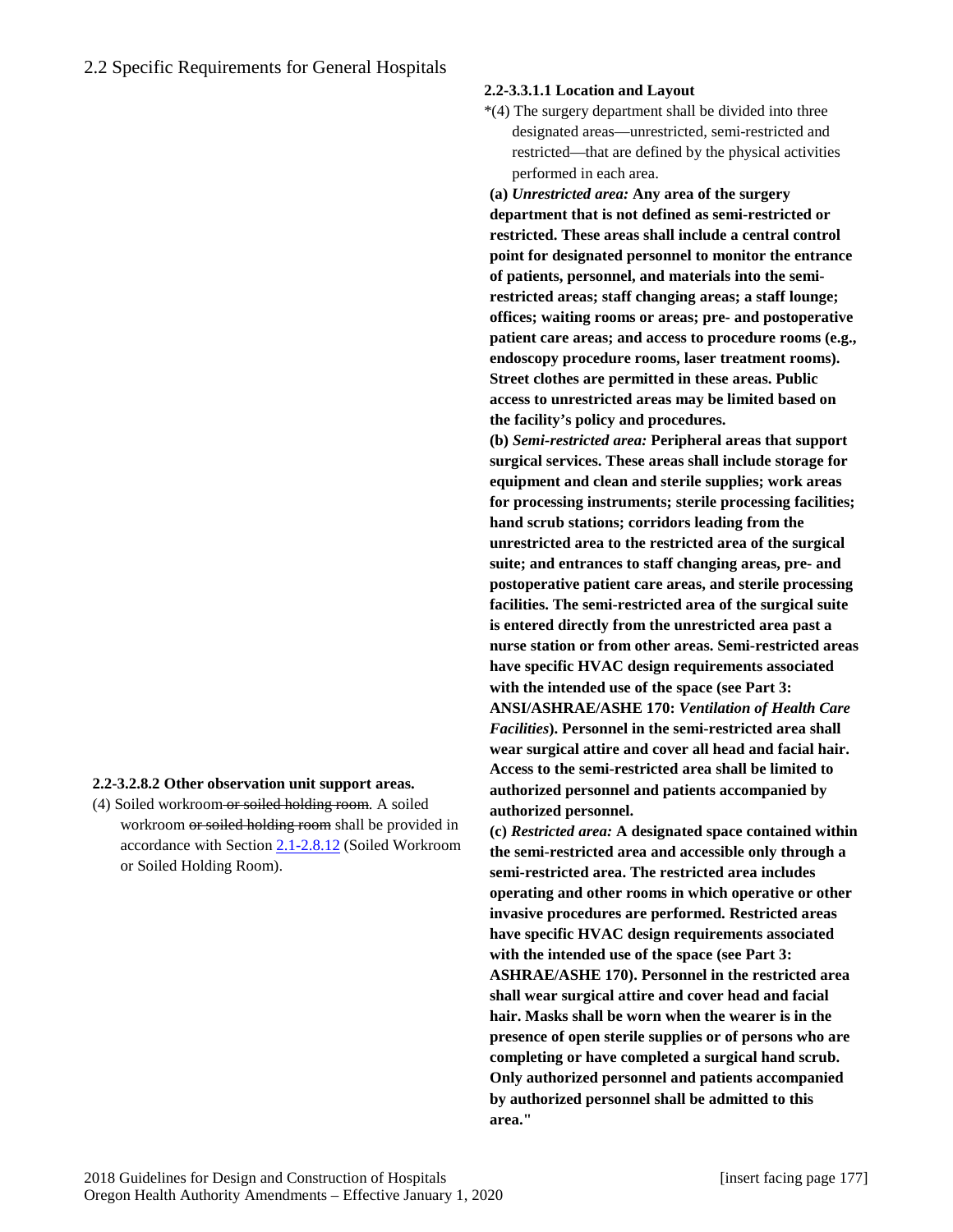#### **A2.2-3.3.1.1 (4) Surgery department areas**

a. *Unrestricted area:* Any area of the surgery department that is not defined as semi-restricted or restricted. These areas may include a central control point for designated personnel to monitor the entrance of patients, personnel, and materials into the semi-restricted areas; staff changing areas; a staff lounge; offices; waiting rooms or areas; preand postoperative patient care areas; and access to procedure rooms (e.g., endoscopy procedure rooms, laser treatment rooms). Street clothes are permitted in these areas. Public access to unrestricted areas may be limited based on the facility's policy and procedures. *b. Semi-restricted area:* Peripheral areas that support surgical services. These areas may include storage for equipment and clean and sterile supplies; work areas for processing instruments; sterile processing facilities; and scrub stations; corridors leading from the unrestricted areas to the restricted area of the surgical suite; and entrances to staff changing areas, pre and postoperative patient care areas, and sterile processing facilities. The semi-restricted area of the surgical suite is entered directly from the unrestricted area past a nurse station or from other areas. Semi-restricted areas have specific HVAC design requirements associated with the intended use of the space

(see Part 3: ANSI/ASHRAE/ASHE 170: *Ventilation of Health Care Facilities*). Personnel in the semi-restricted area should wear surgical attire and cover all head and facial hair. Access to the semi-restricted area should be limited to authorized personnel and patients accompanied by authorized personnel.

C. *Restricted area*: A designated space contained within the semi-restricted area and accessible only through a semirestricted area. The restricted area includes operating and other rooms in which operative or other invasive procedures are performed. Restricted areas have specific HVAC design requirements associated with the intended use of the space (see Part 3: ASHRAE/ASHE 170). Personnel in the restricted area should wear surgical attire and cover head and facial hair. Masks should be worn when the wearer is in the presence of open sterile supplies or of persons who are completing or have completed a surgical hand scrub. Only authorized personnel and patients accompanied by authorized personnel should be admitted to this area.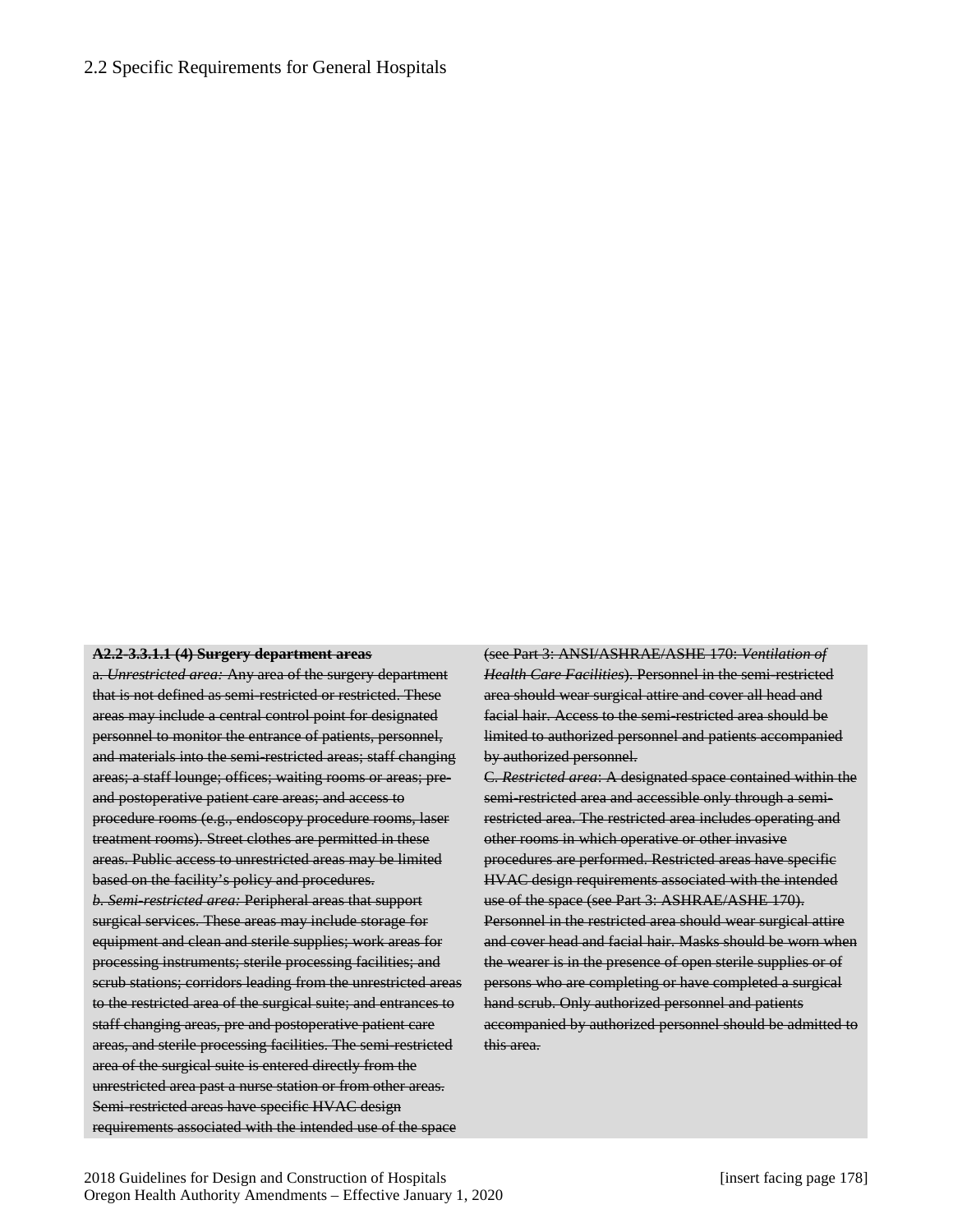#### **2.2-3.3.10.3 Patient changing area(s)**

\*(1) A changing area that includes the following shall be provided for patients.

(a) Toilet**(s)** Provisions for storing patients' belongings during procedures

(b) Toilet(s) Space for changing or gowning (c) Space for changing or gowning

(2) Where private holding room(s) or cubicle(s) are provided, a separate changing area is not required.

**(3) Individual, lockable storage shall be provided for patients' belongings.**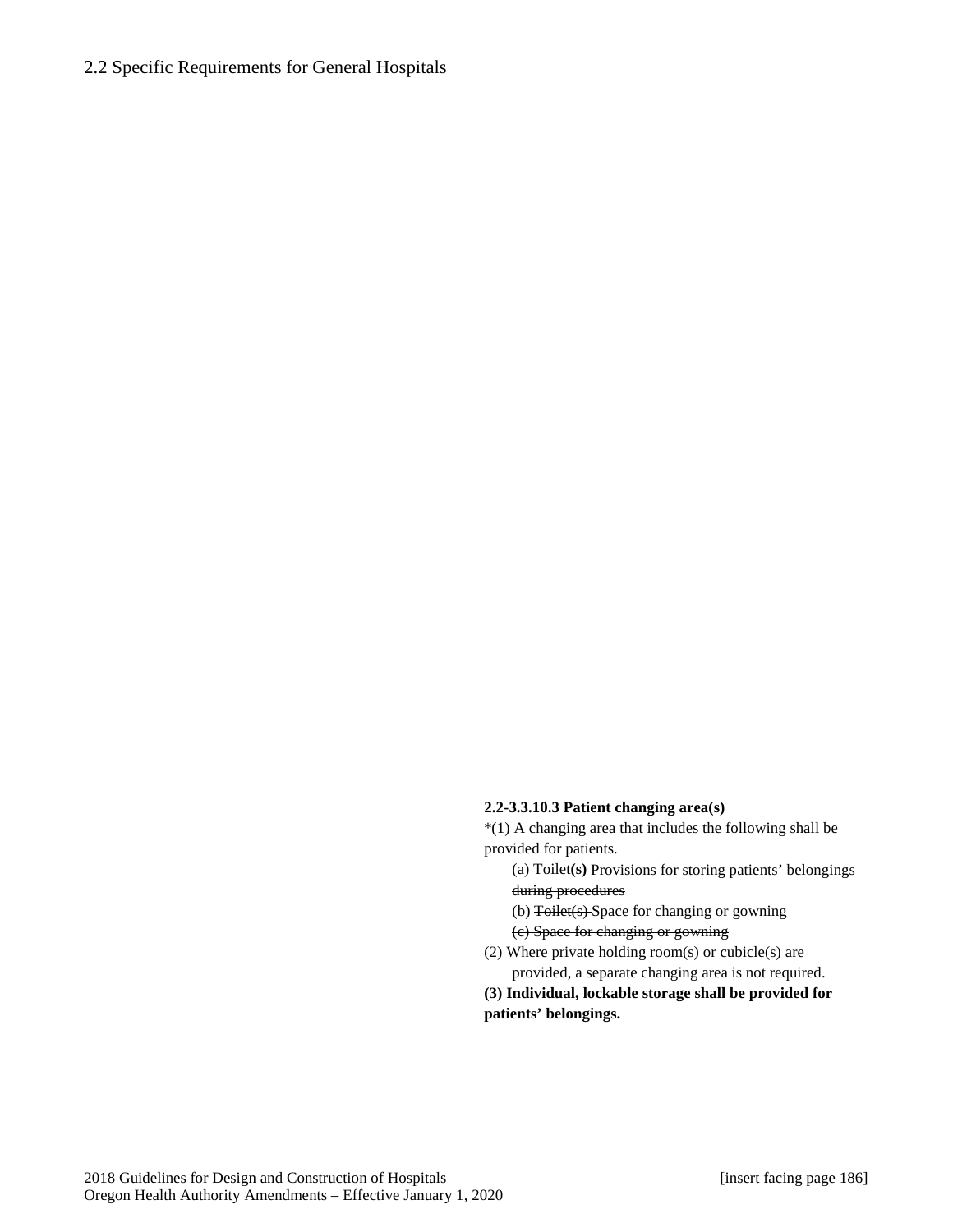**\*2.2-3.4.1.3 Radiation protection.** For imaging services that require radiation protection, a certified radiation physicist or equally qualified expert representing the owner or appropriate state agency shall specify the type, location, and amount of radiation protection to be installed in accordance with the final approved imaging services layout and equipment selections.

(1) \*(c) Shielded view window. The control alcove or room shall include a shielded view window designed to provide a full view of the examination/procedure table and the patient at all times, including a full view of the patient during imaging activities (e.g., when the table is tilted or the chest x-ray is in use).

**(i) A minimum of 1 foot 6 inches between the view window and the outside partition edge shall be provided.**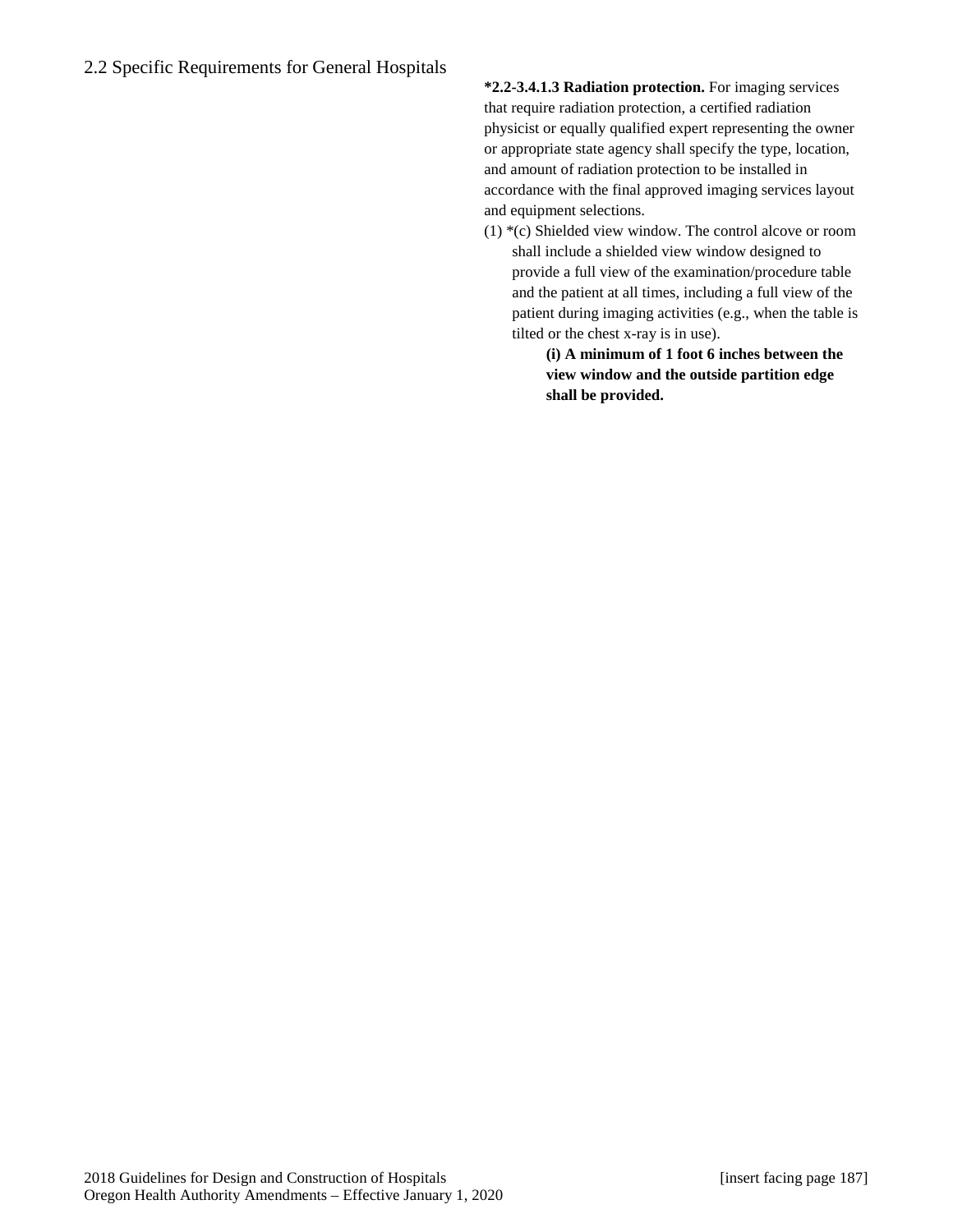#### **2.2-3.5.8.15 Examination room**

(2) Each examination room shall be equipped with a handwashing **station and a work counter that meets the requirements of 2.1-7.2.2.15 (Work Surfaces)**.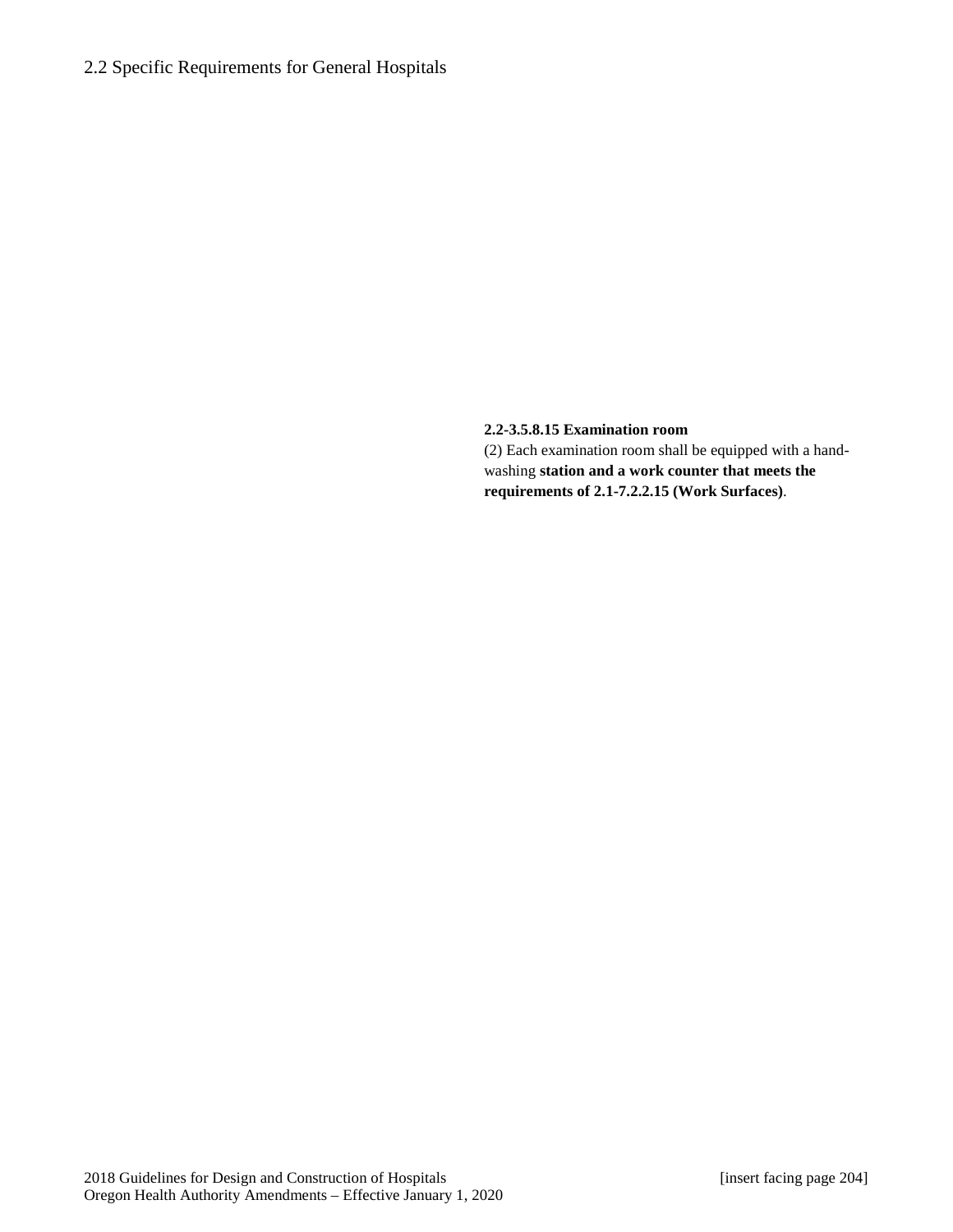**2.2-3.10.2.4 Patient privacy.** Space shall be available to accommodate provisions for patient privacy **including when patients are examined or treated and body exposure is required. Privacy must be provided for the use of a bedpan or commode during dialysis, initiating and discontinuing treatment when the vascular access is placed in an intimate area, for physical exams, and for sensitive communications. There should be sufficient numbers of privacy screens or other methods of visual separation available and used to afford patients full visual privacy when indicated.**

**2.2-3.10.2.5 Hand-washing stations**

- (1) Hand-washing stations shall be provided in accordance with Section 2.1-2.8.7 (Hand-Washing Station).
- **(a) Wrist blade controls are not considered to be operable without the use of the hands.**
- **(b) Exception: Home training room hand-wash stations may be trimmed with residential style, ADA compatible controls.**

**2.2-3.10.2.6 Body Fluid Disposal Sink**

**A fluid disposal sink shall be provided in each hemodialysis treatment area or room. Sink design including signage and location shall be constructed to prevent cross-contamination of the hand washing stations.**

**2.2-3.10.2.7 Emergency Equipment**

**Emergency cart and equipment storage located close to the patient treatment area, readily accessible by staff, and not located in an exit path.**

**2.2-3.10.3.2** This room shall contain the following:

(1) Counter

- (2) Hand-washing station
- (3) Separate drain **sink with identifying signage that it is**
- for fluid disposal
- **(4) Emergency nurse call**

**2.2-3.10.4 Special Patient Care Rooms**

#### **2.2-3.10.4.1 Isolation Room**

**2.2-3.10.4.1.1. An isolation room shall be provided for Hepatitis B positive (HBV+) patients to prevent contact transmission of HBV+ blood spills and other body fluids. The Isolation Room shall meet the following requirements:**

**(1) Provides a door and walls that go to the floor, but not necessarily the ceiling, and allows for visual monitoring of the patient;**

**(2) Accommodates only one patient;** 

**(3) A hand washing station; and** 

**(4) A separate sink shall be provided within the Isolation Room for fluid disposal. Sink design including signage and location shall be constructed to prevent cross-contamination of the hand washing station.**

**2.2-3.10.4.1.2 The isolation room shall have a minimum clear floor area of 120 square feet.**

**2.2-3.10.4.1.3 The isolation room shall allow for direct observation of the patient by staff from a patient care staff station. Direct observation must include patient face and insertion point.**

**2.2-3.10.**4 **5 – 2.2-3.10.7** Reserved

### **2.2-3.10.8.2 Nurse station**

Soiled Holding Room).

(2) The nurse station**(s)** shall be **no higher than 3 feet 8 inches and** be designed to provide **direct** visual observation of all individual dialysis treatment bays. **Direct observation must include patient face and insertion point.**

**2.2-3.10.8.12 Soiled workroom holding room.** A soiled workroom **holding room** shall be provided in accordance with Section 2.1-2.8.12 (Soiled Workroom or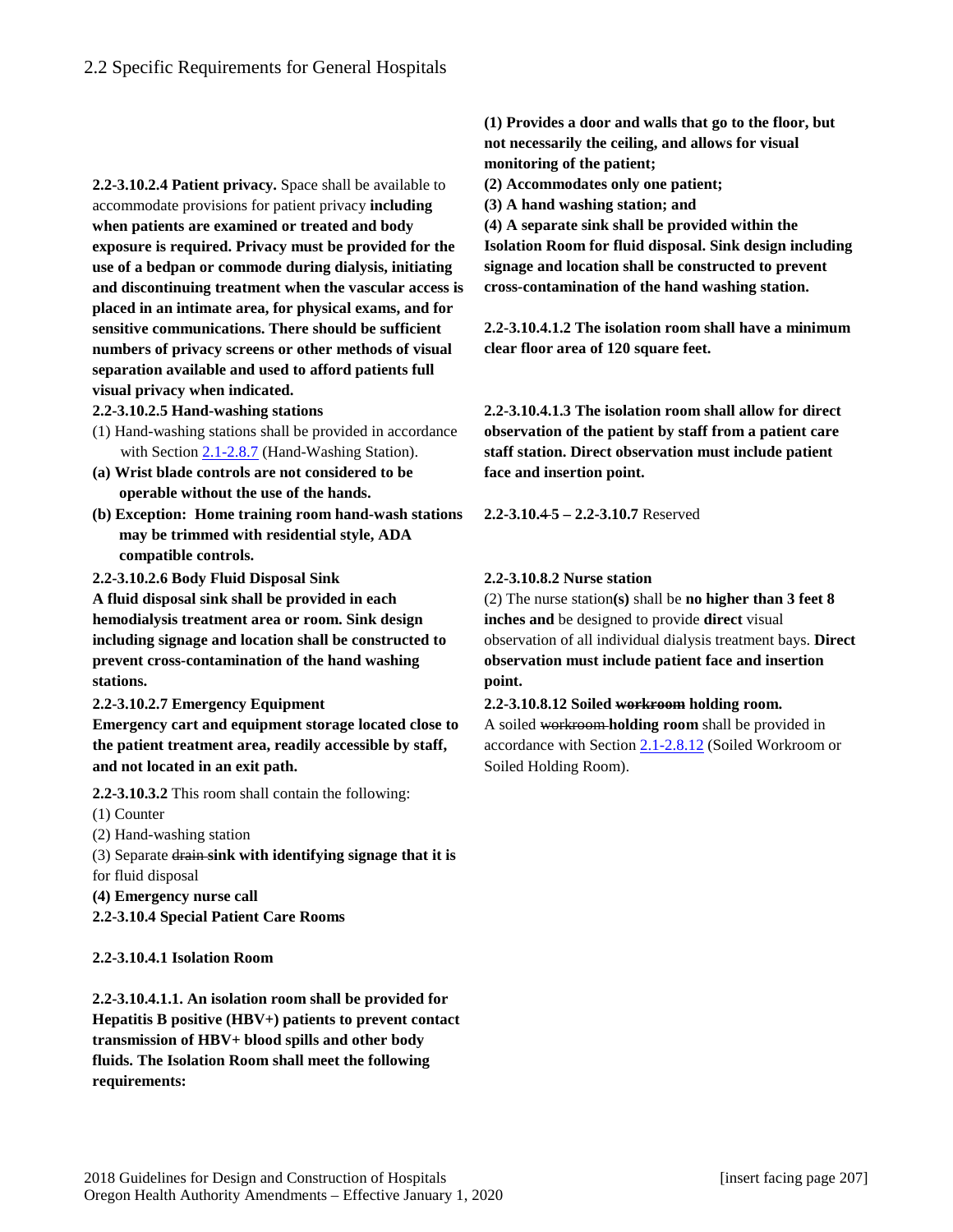#### **2.2-3.10.8.14 Environmental services room.** An

environmental services room shall be provided that meets the requirements in Section  $2.1 - 2.8.14$  (Environmental Services Room) as well as the additional requirements included here:

(1) The environmental services room shall be adjacent to and for the exclusive use of the dialysis unit.

(2) Water supply and drain connection for testing machines shall be provided.

> **\*2.2-3.10.8.19 Equipment repair room.** Where **A**n equipment repair and breakdown room is **shall be** provided, it and shall be equipped with the following: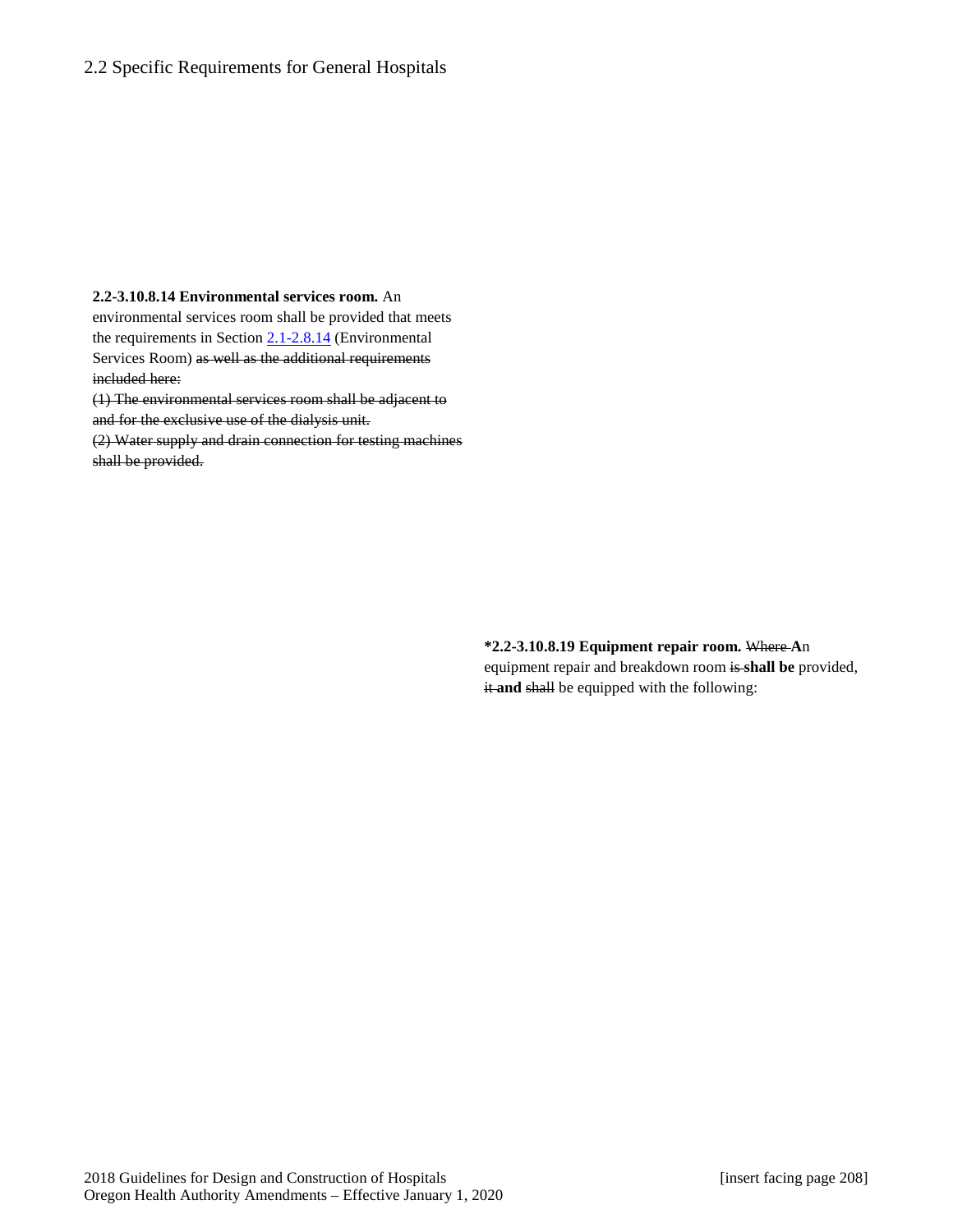### **2.2-3.11.10.3 Patient changing areas**

(1) A changing area that includes the following shall be provided for patients:

(a) Provisions for storing patients' belongings. **Individual, lockable storage shall be provided.**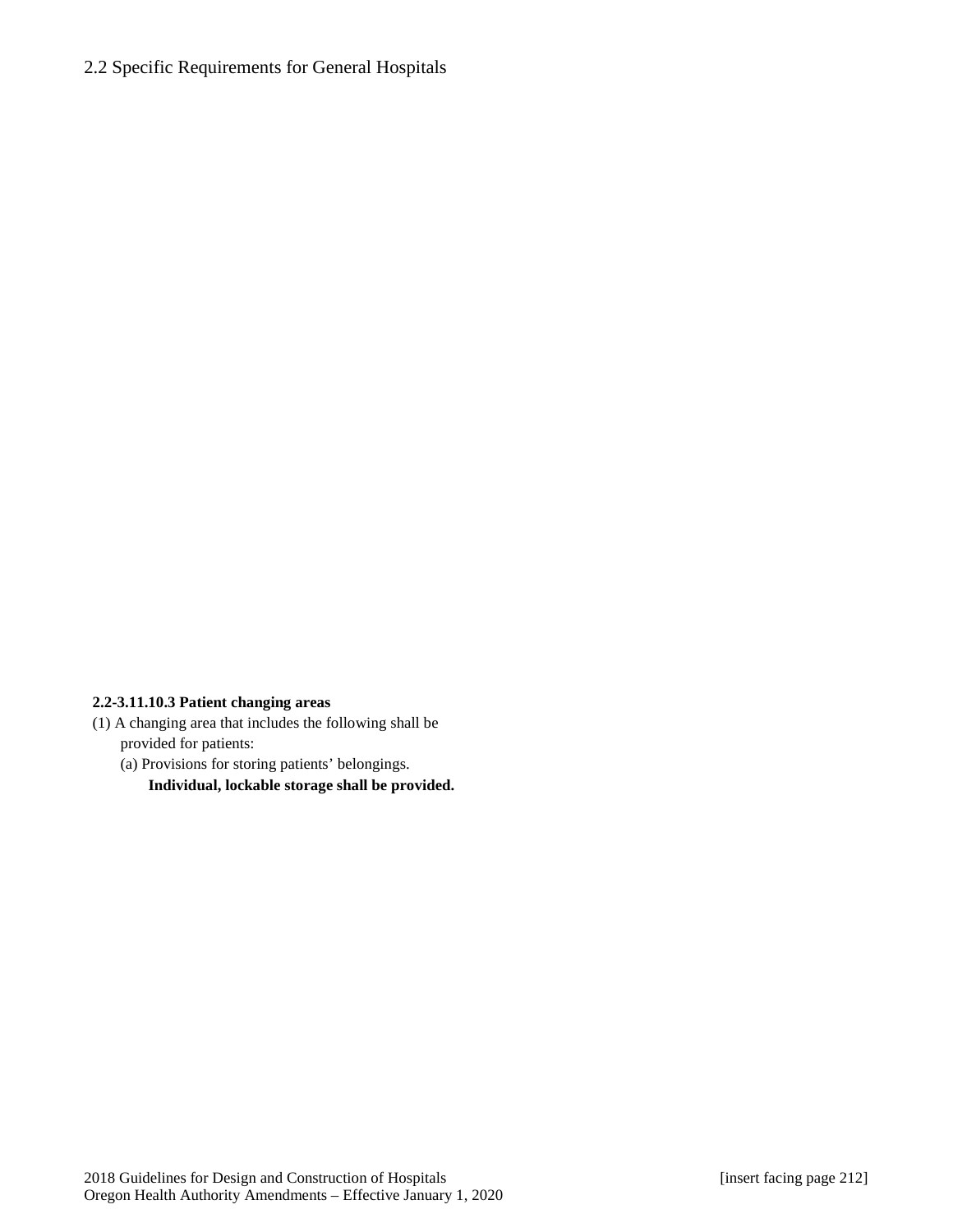#### **2.2-3.13.10.3 Patient changing rooms**

- (1) Changing rooms for outpatients shall be provided and shall include:
	- (a) A seat or bench made of non-absorbable material (b) A mirror
	- (c) Provisions for hanging patients' clothing and **individual, lockable storage** for securing valuables.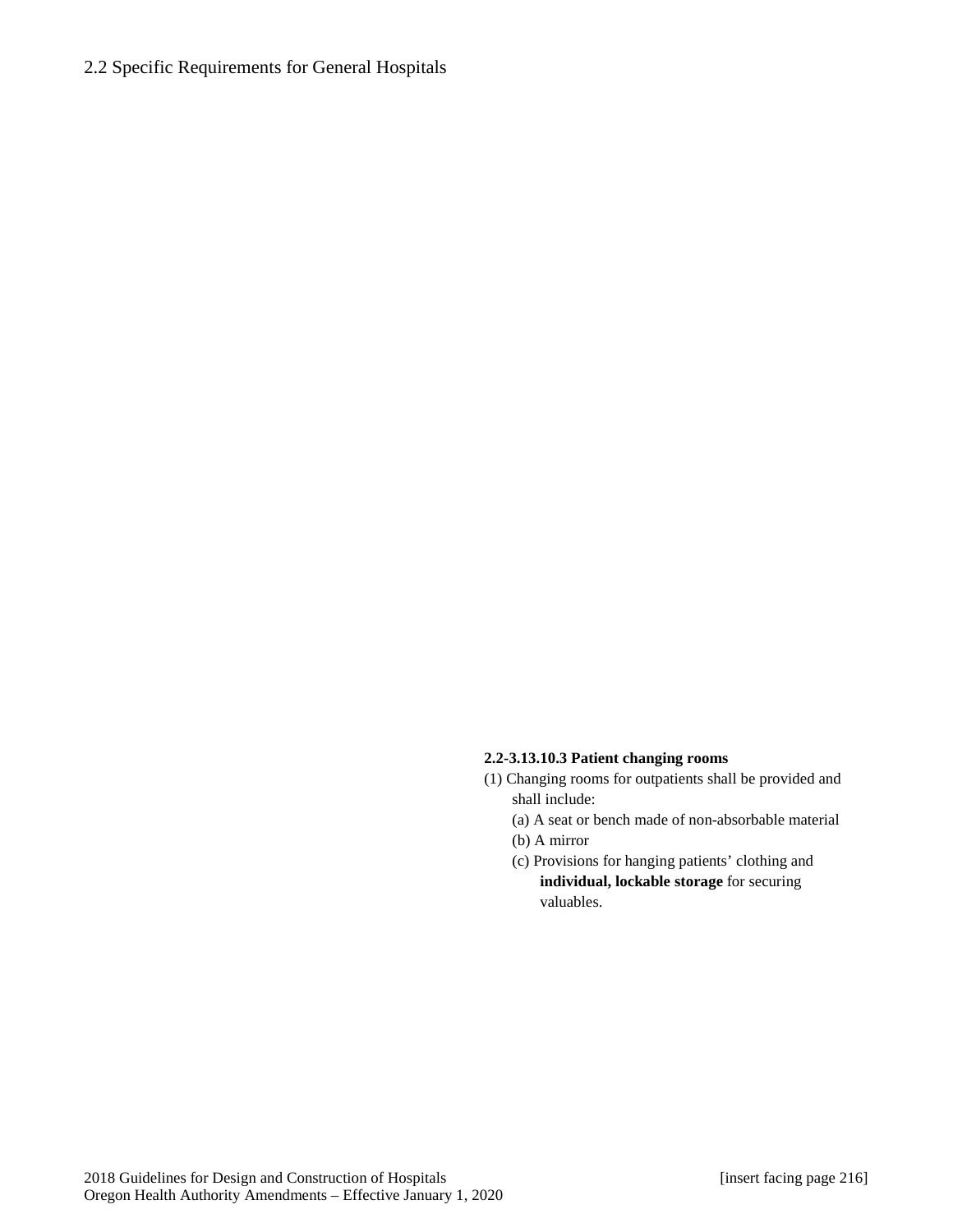# 2.2 Specific Requirements for Freestanding Emergency Care Facilities

**Chapter 2.3 Specific Requirements for Freestanding Emergency Care Facilities** Chapter 2.3 is deleted in entirety.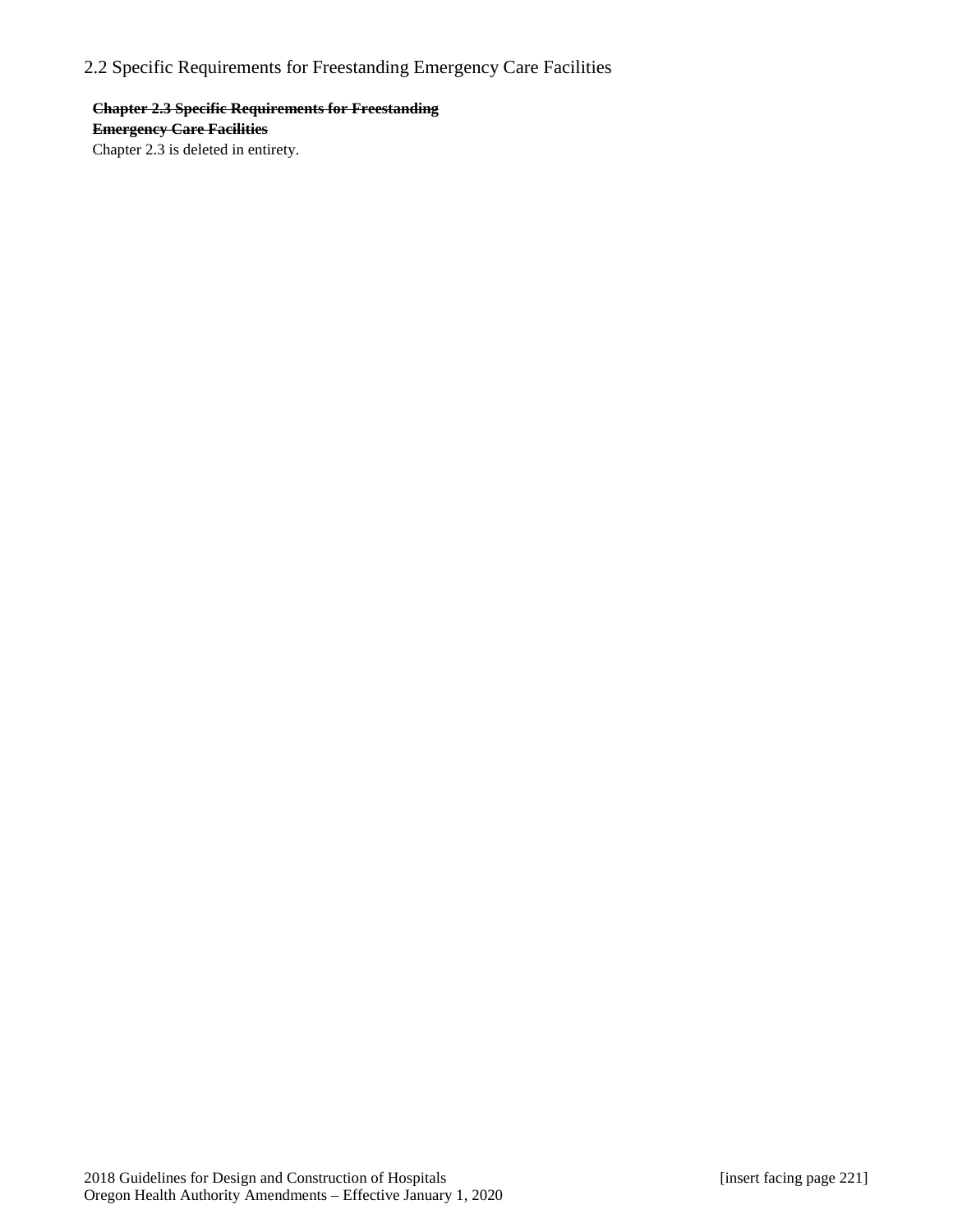# 2.2 Specific Requirements for Critical Access Hospitals

### **Chapter 2.4 Specific Requirements for Critical Access Hospitals**

Chapter 2.4 is deleted in entirety.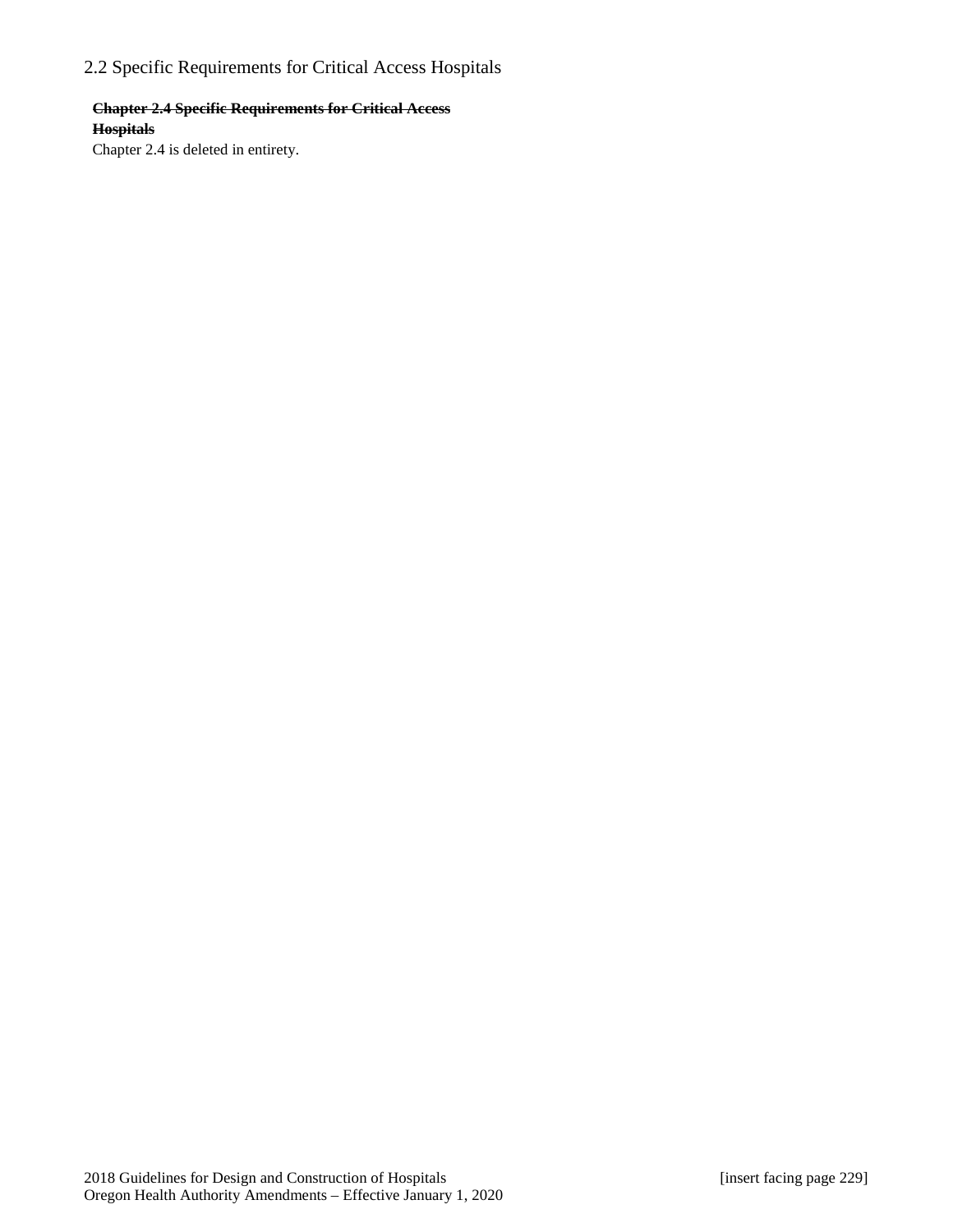# 2.11 Specific Requirements for Psychiatric Hospitals

#### **2.5-2.2.2.6 Patient toilet room**

(1) Each patient shall have access to a toilet room without having to enter a corridor. Omission of this direct access requirement shall be permitted in specific patient bedrooms where the use of corridor access is part of the hospital's written clinical risk assessment and management program.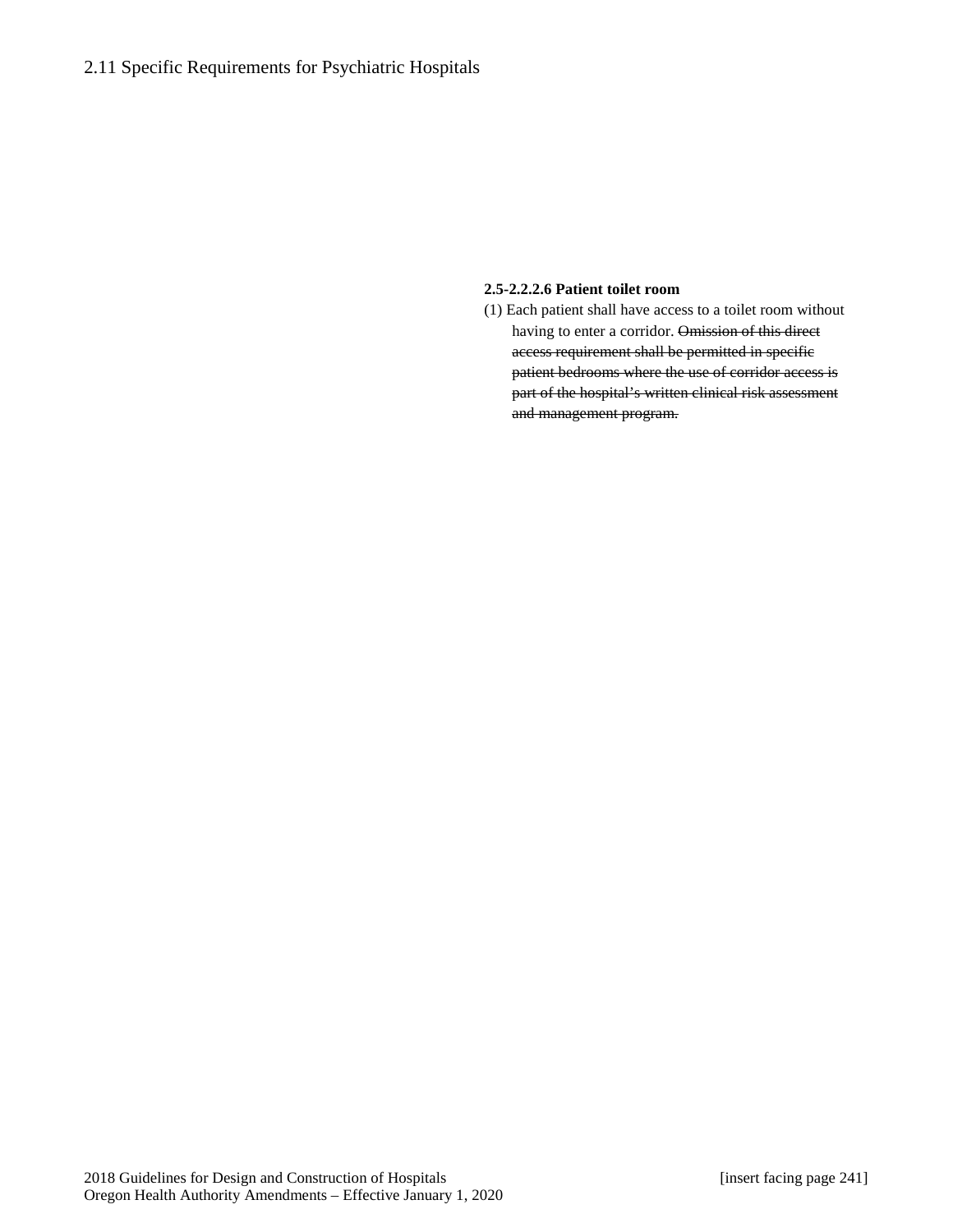# 2.11 Specific Requirements for Psychiatric Hospitals

#### **2.5-2.3.4 Outdoor Areas**

**An outdoor activity area shall be provided with a minimum of 50 square feet per patient but not less than 400 total square feet**, Where outdoor areas for play and therapy are provided see Section  $2.5 - 2.2.3$  (General Psychiatric Patient Care Unit—Outdoor Areas) for requirements.

- **2.5-2.3.2.1 Capacity.** Maximum bedroom capacity shall be four children.
- **(1) The maximum number of beds per room shall be one unless the necessity of a two-bed arrangement has been demonstrated. Two beds per room shall be permitted where approved by the authority having jurisdiction.**

**(2) Where renovation work is undertaken and the present capacity is more than one bed, the maximum room capacity shall be two beds.**

#### **2.5-2.3.2.3 Patient toilet room**

- (1) Each patient shall have **direct** access to a toilet room either from the patient room or from the corridor outside the patient room.
- (2) Where access is provided via a corridor, the following requirements shall be met:

(a) The toilet room shall be located in the patient care unit.

(b) The toilet room shall be located no more than 150 feet from the bedroom.

- **(2) One toilet room shall serve no more than two patient bedrooms and no more than four patients.**
- **(3) The toilet room shall contain a toilet and a handwashing station.**
- **(4) Toilet room doors** 
	- **(a) Where indicated by the safety risk assessment, toilet room doors shall be equipped with keyed locks that allow staff to control access to the toilet room.**
	- **(b) Where a swinging door is used, the door to the toilet room shall swing outward or be doubleacting.**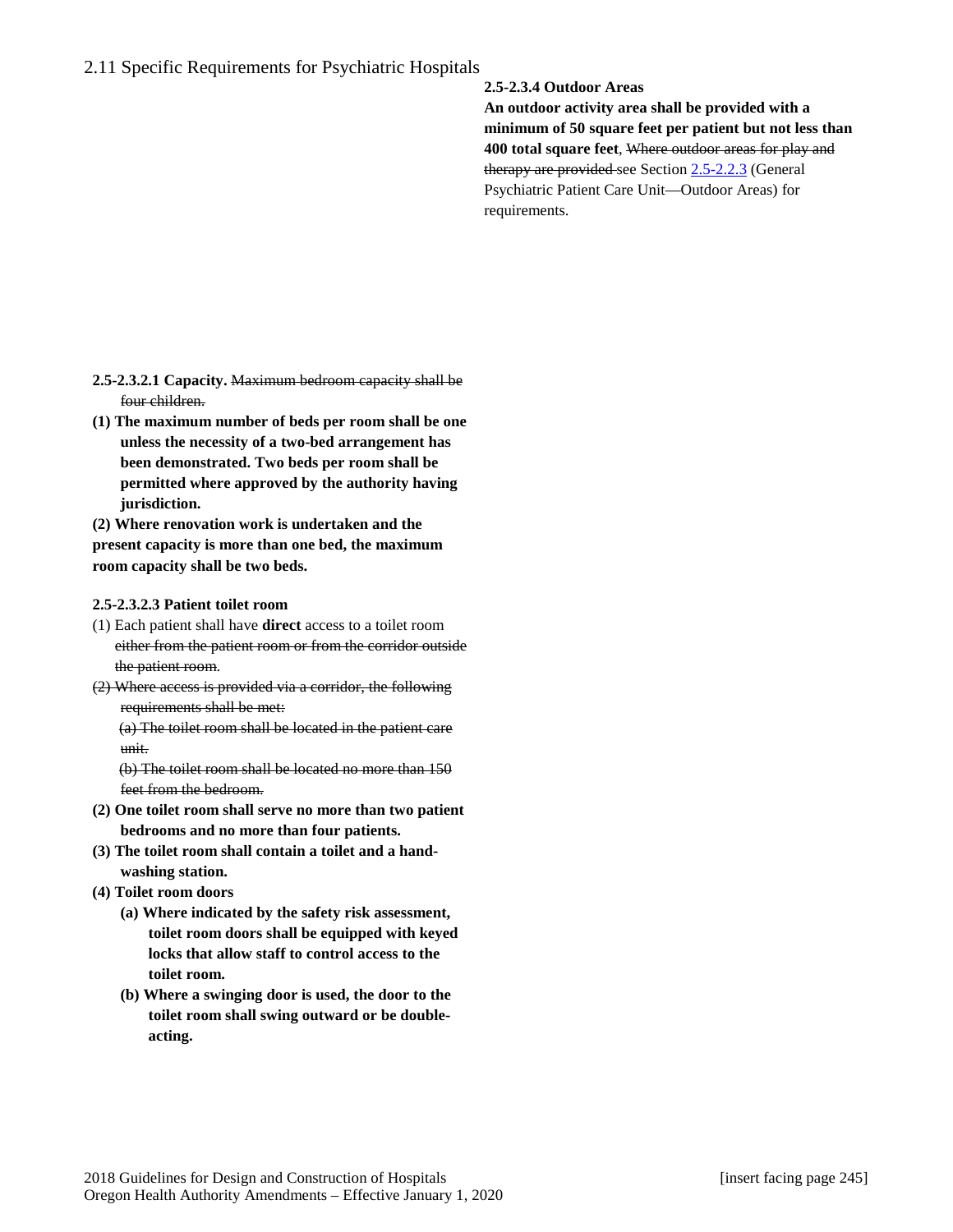# 2.11 Specific Requirements for Rehabilitation Hospitals

### **2.6-2.2.8.1 General**

(1) The support areas noted shall be provided in or readily accessible to each patient care unit and meet the requirements in Section (2.1**2**-2.2.8) (Support Areas for Medical/Surgical Patient Care Units) as amended in this section.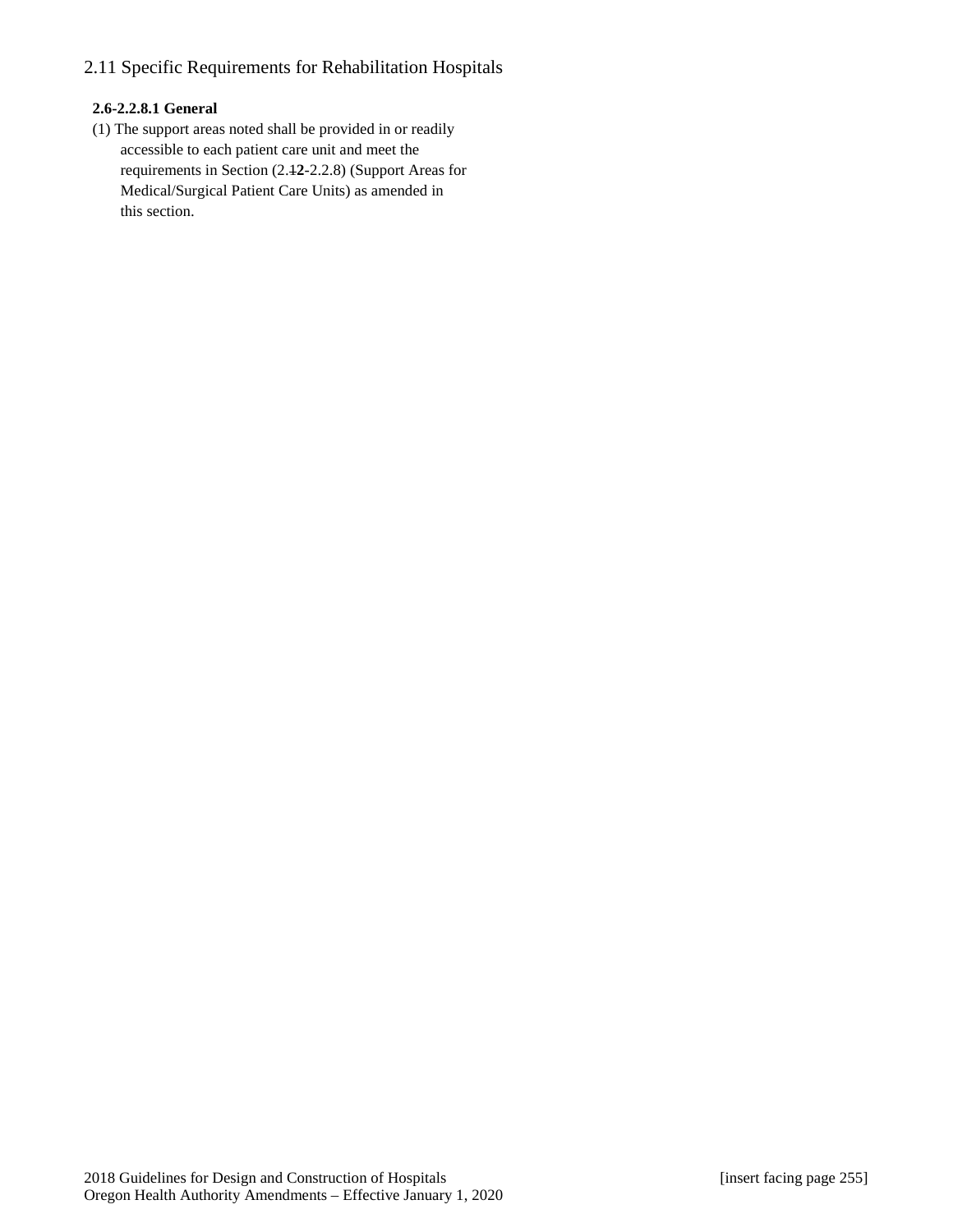**2.7-3.1.3.6 Treatment room.** Treatment rooms shall meet the requirements in Section 2.2-3.1.3.6  $(5)(a)$  (Pediatric treatment rooms).

#### **2.7-3.1.2 Basic Emergency Services**

Facilities for basic emergency services shall be provided in accordance with Section 2.2-3.1.2 (Basic Emergency Care) as amended in this section.

**2.7-3.1.3.1 General.** Children's hospitals that offer more than basic emergency services shall have facilities for the services they provide that meet the requirements in Section 2.2-3.1.3 (Emergency Department) as amended by the children's hospital-specific emergency department requirements in this section.